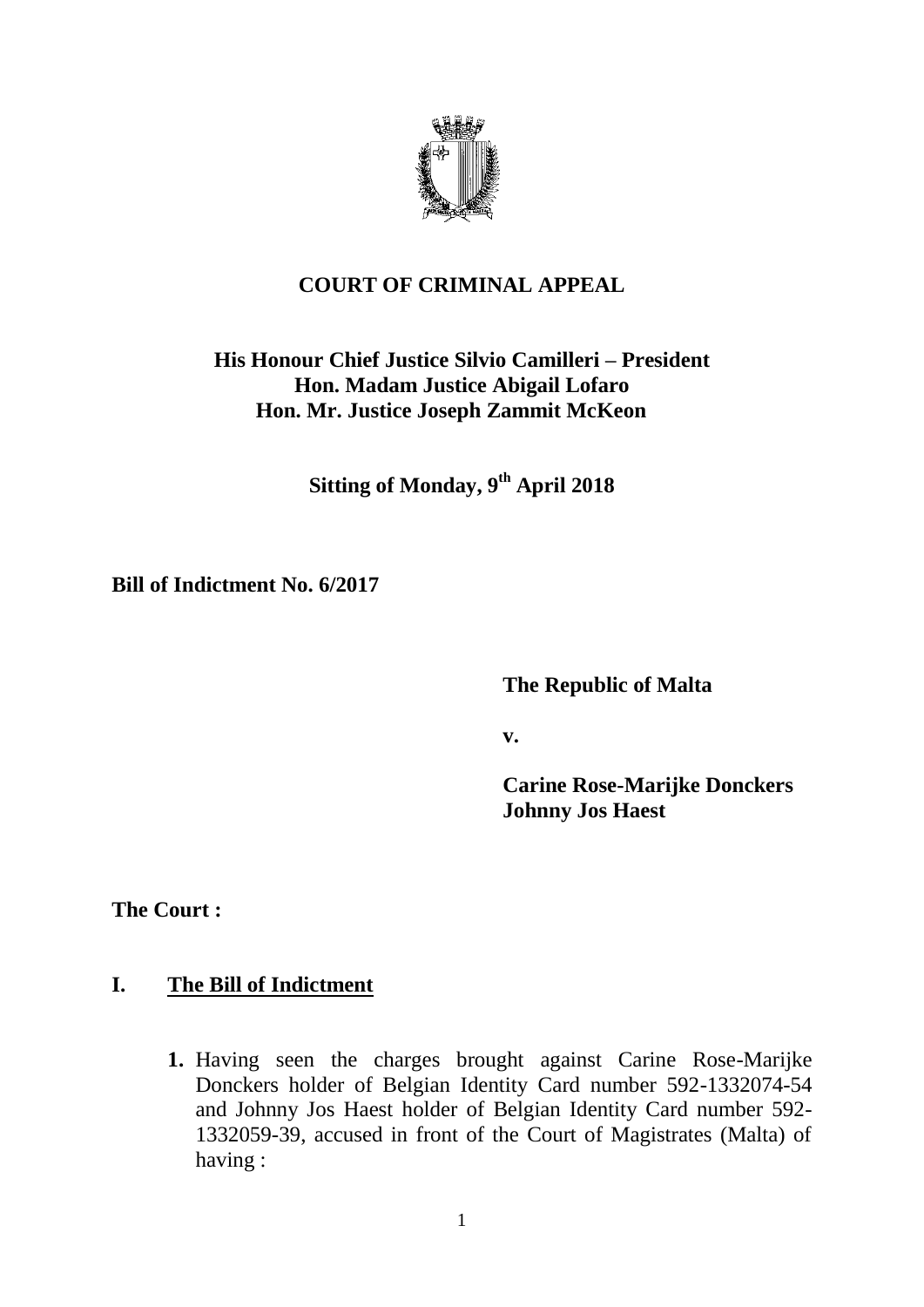On the 18th June, 2017 and/or in the previous months in these islands :-

1. Together with another one or more persons in Malta or outside Malta, conspired, promoted, constituted, organised or financed the conspiracy with other persons to import, sell or deal in drugs (cocaine), in these Islands, against the provisions of The Dangerous Drugs Ordinance, Chapter 101 of the 2 Laws of Malta, or promoted, constituted, organised or financed the conspiracy.

2. Imported, or caused to be imported, or took any steps preparatory to import any dangerous drug (cocaine) into Malta in breach of section 15A of Chapter 101 of the Laws of Malta.

3. Supplied or distributed, or offered to supply or distribute the drug (cocaine), specified in the First Schedule of the Dangerous Drug Ordinance, Chapter 101 of the Laws of Malta, to persons, or for the use of other persons, without being licensed by the President of Malta, without being fully authorised by the Internal Control of Dangerous Drugs Regulations (G.N.292/l939), or by other authority given by the President of Malta, to supply this drug, and without being in possession of an import and export authorisation issued by the Chief Government Medical Officer in pursuance of the provisions of paragraph 6, of the Ordinance and when they were not duly licensed or otherwise authorised to manufacture or supply the mentioned drug, when they were not duly licensed to distribute the mentioned drug, in pursuance of the provisions of Regulation 4 of the Internal Control of Dangerous Drugs Regulations (G.N.292/1939) as subsequently amended by the Dangerous Drugs Ordinance, Chapter 101 of the Laws of Malta.

4. Had in their possession the drugs (cocaine) specified in the first Schedule of the Dangerous Drug Ordinance, Chapter 101 of the Laws of Malta, when he was not in possession of an import or an export authorisation issued by the Chief Government Medical Officer in pursuance of the provisions of paragraphs 4 and 6 of the Ordinance, and when he was not licensed or otherwise authorised to manufacture or supply the mentioned drugs, and was not otherwise licensed by the President of Malta or authorised by the Internal Control of Dangerous Drugs Regulations (G.N.292/1939) to be in possession of the mentioned drugs, and failed to prove that the mentioned drugs was supplied to him for his personal use, according to a medical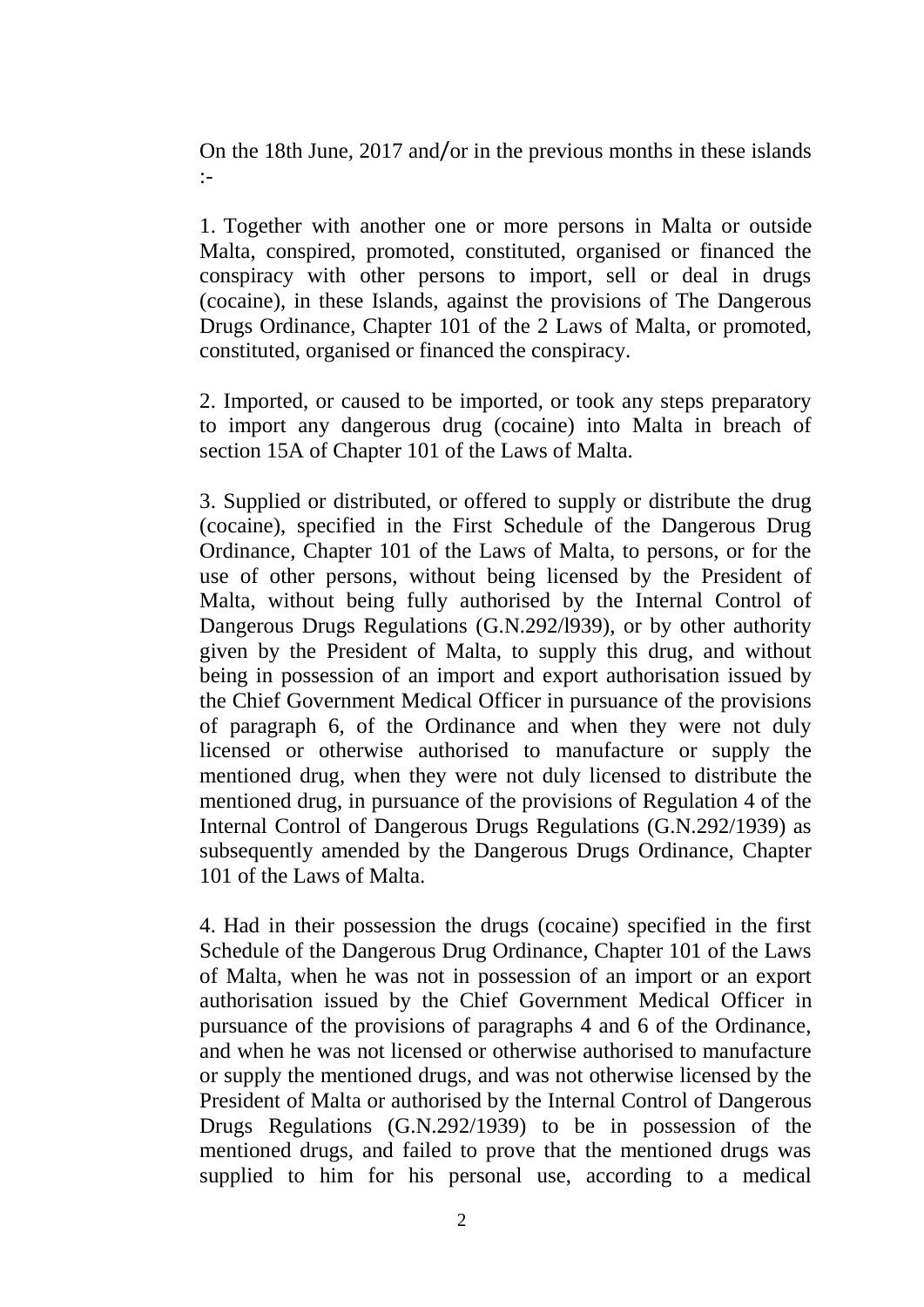prescription as provided in the said regulations, and this in breach of the 1939 Regulations, of the Internal Control of Dangerous Drugs (G.N.292/1939) as subsequently 3 amended by the Dangerous Drugs Ordinance Chapter 101 , of the Laws of Malta which drug was found under circumstances denoting that it was not intended for their personal use.

And also charged with having during the month of April 2017 and/or in the previous months in these islands :-

5. Together with another one or more persons in Malta or outside Malta, conspired, promoted, constituted, organised or financed the conspiracy with other persons to import, sell or deal in drugs (cocaine), in these Islands, against the provisions of The Dangerous Drugs Ordinance, Chapter 101 of the Laws of Malta, or promoted, constituted, organised or financed the conspiracy.

6. Together with another one or more persons in Malta or outside Malta, conspired, promoted, constituted, organised or financed the conspiracy with other person/s to import, sell or deal in drugs (Cannabis Grass), in these Islands, against the provisions of The Dangerous Drugs Ordinance, Chapter 101 of the Laws of Malta, or promoted, constituted, organised or financed the conspiracy.

7. Imported, or caused to be imported, or took any steps preparatory to import any dangerous drug (cocaine) into Malta in breach of section 15A of Chapter 101 of the Laws of Malta.

8. Imported, or caused to be imported, or took any steps preparatory to import any dangerous drug (Cannabis Grass) into Malta against the provisions of The Dangerous Drugs Ordinance, Chapter 101 of the Laws of Malta.

9. Supplied or distributed, or offered to supply or distribute the drug (cocaine), specified in the First Schedule of the Dangerous Drug Ordinance, Chapter 101, of the Laws of Malta , to persons, or for the use of other persons, without being licensed by the President of Malta, without being fully authorised by the Internal Control of Dangerous Drugs Regulations (G.N.292/l939), or by other authority given by the President of Malta, to supply this drug, and without being in possession of an import and export authorisation issued by 4 the Chief Government Medical Officer in pursuance of the provisions of paragraph 6, of the Ordinance and when they were not duly licensed or otherwise authorised to manufacture or supply the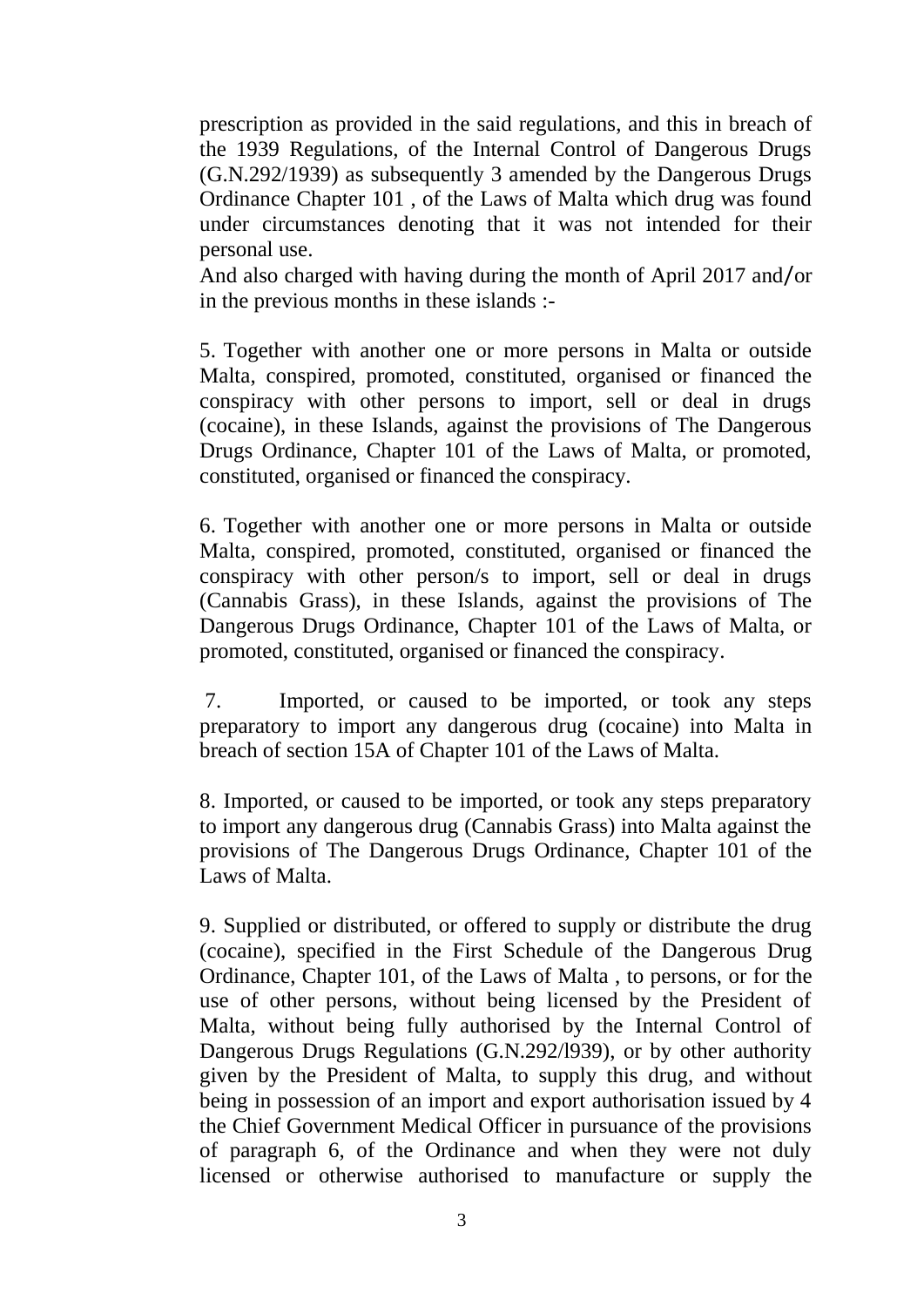mentioned drug, when they were not duly licensed to distribute the mentioned drug, in pursuance of the provisions of Regulation 4 of the Internal Control of Dangerous Drugs Regulations (G.N.292/1939) as subsequently amended by the Dangerous Drugs Ordinance, Chapter 101 of the Laws of Malta.

10. Produced, sold or otherwise dealt with the whole or any portion of the plant Cannabis in terms of Section 8 (e) of the Chapter 101 of the Laws of Malta.

11. Had in their possession the drugs (cocaine) specified in the First Schedule of the Dangerous Drug Ordinance, Chapter 101 of the Laws of Malta, when he was not in possession of an import or an export authorisation issued by the Chief Government Medical Officer in pursuance of the provisions of paragraphs 4 and 6 of the Ordinance, and when he was not licensed or otherwise authorised to manufacture or supply the mentioned drugs, and was not otherwise licensed by the President of Malta or authorised by the Internal Control of Dangerous Drugs Regulations (G.N.292/1939) to be in possession of the mentioned drugs, and failed to prove that the mentioned drugs was supplied to him for his personal use, according to a medical prescription as provided in the said regulations, and this in breach of the 1939 Regulations, of the Internal Control of Dangerous Drugs (G.N.292/1939) as subsequently amended by the Dangerous Drugs Ordinance Chapter 101, of the Laws of Malta which drug was found under circumstances denoting that it was not intended for their personal use.

12. Had in their possession (otherwise than in the course of transit through Malta of the territorial waters thereof) the whole or any portion of the plant Cannabis in terms of Section 8 (d) of the Chapter 101 of the Laws of Malta, which drug was found under circumstances denoting that it was not intended for their personal use. The Court was humbly requested to attach in the hands of third parties in general all moneys and other movable property due or pertaining or belonging to the accused, 5 and further to prohibit the accused from transferring, pledging, hypothecating or otherwise disposing of any movable or immovable property in terms of Article 120E of Chapter 3 1 of the Laws of Malta, Article 22A of the Dangerous Drugs Ordinance Chap 101 of the Laws of Malta and of Article 23A of the Criminal Code Chapter 9 of the Laws of Malta The Court was also requested to apply Section 533(1) of Chapter 9 of the Laws of Malta, as regards to the expenses incurred by the Court appointed Experts.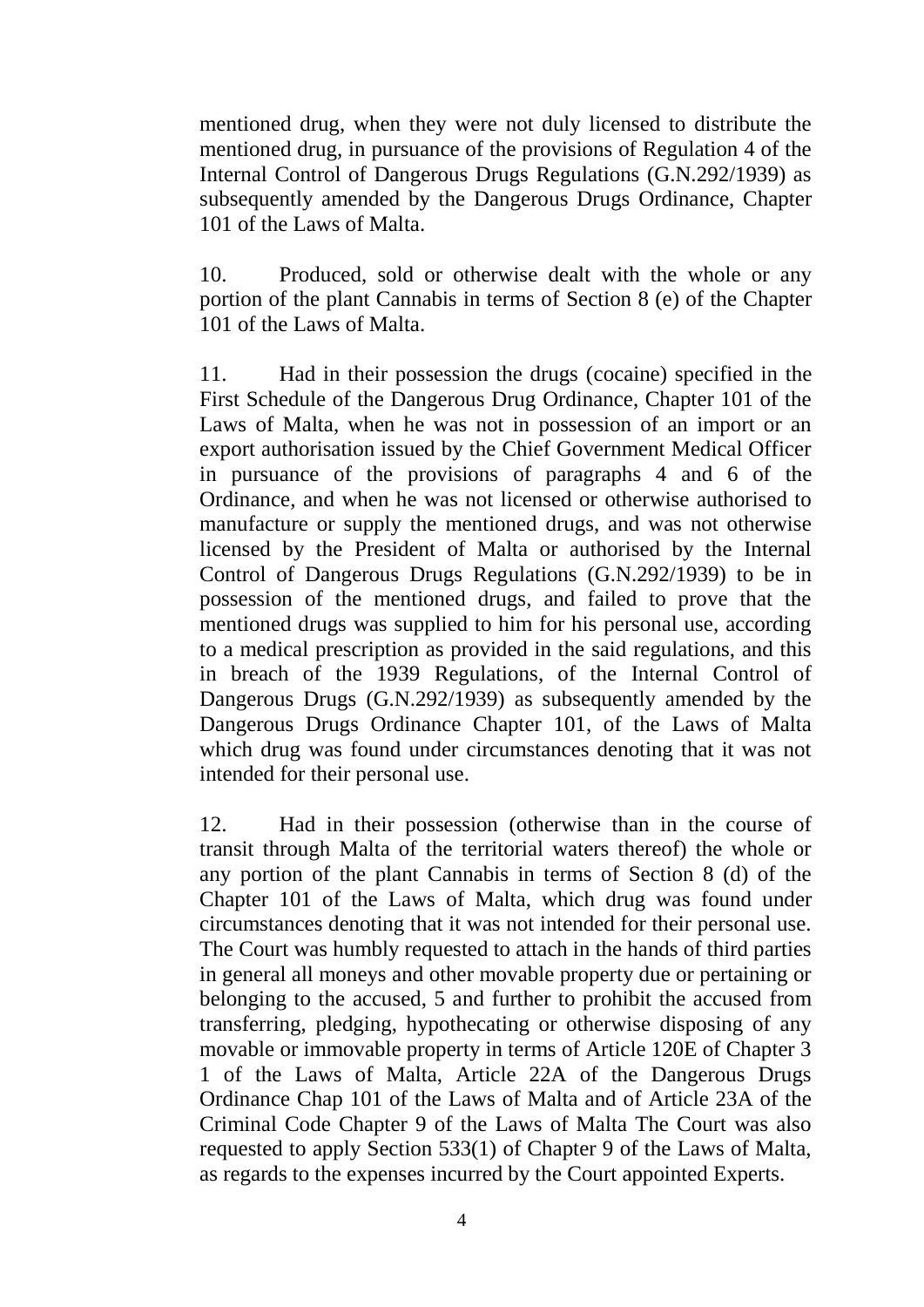The Court was requested to attach in the hands of third parties in general all monies and other movable properties due or pertaining or belonging to the accused, and further to prohibit the accused from transferring, pledging, hypothecating or otherwise disposing of any movable or immovable property in terms of Article 120E of Chapter 31 of the Laws of Malta, Article 22A of the Dangerous Drugs Ordinance Chapter 101 of the Laws of Malta and of Article 23A of the Criminal Code – Chapter 9 of the Laws of Malta.

The Court was also requested to apply Section 533(1) of Chapter 9 of the Laws of Malta, as regards to the expenses incurred by the Court appointed Experts.

### **II. The Admission**

**2.** Having seen the minutes of the proceedings held before the Court of Magistrates of the 20th June, 2017, whereby the accused admitted all charges brought against them and confirmed such guilty plea even after that Court solemnly warned them of the legal consequences of their admission and after they were allowed time to reconsider their decision.

#### **III. The Note of the Attorney General**

**3.** Having seen the note of the Attorney General of the 13th July 2017, whereby it was declared that :

1. The Attorney General received the acts of the Inquiry in the names the Police vs Carine Rose-Marijke Donckers and Johnny Jos Haest on the twenty first (21) day of the month of June of the year two thousand and seventeen (2017), and this after that the Court of Magistrates (Malta) as a Court of Criminal Inquiry ordered that the Acts of the said Inquiry be sent to the Attorney General in terms of Article 392B(1)(a) of Chapter IX of the Laws of Malta, and this in view of the fact that the persons charged, Carine Rose-Marijke Donckers and Johnny Jos Haest, in the sitting held on the twentieth (20) day of the month of June of the year two thousand and seventeen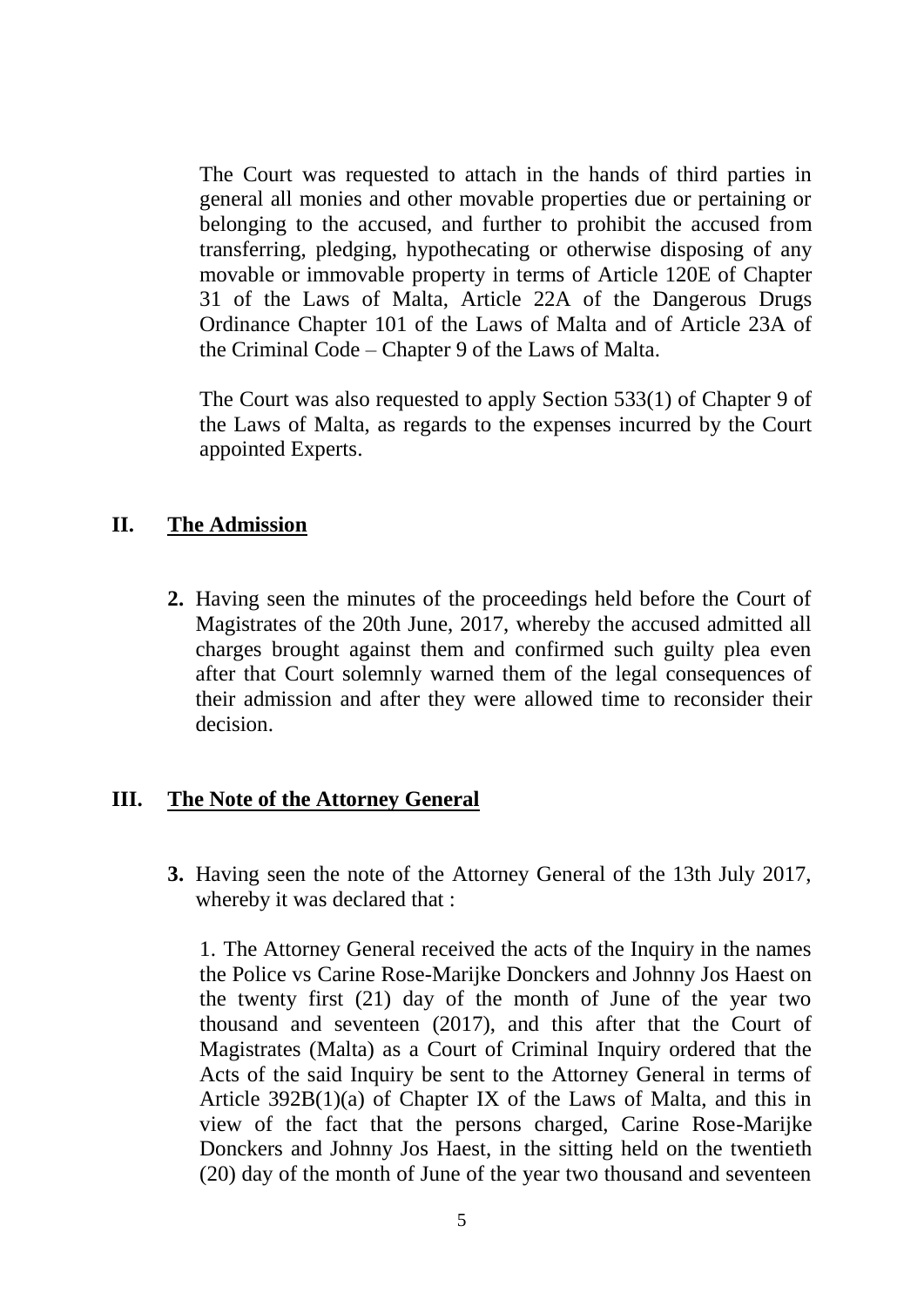(2017), confirmed their guilty plea with regards to the offences with which they stand charged, which offences are liable to a punishment exceeding twelve (12) years imprisonment,

2. Whereas, in terms of Article 392B(2) of Chapter IX of the Laws of Malta, the charges proffered against the said Carine Rose-Marijke Donckers and Johnny Jos Haest before the Court of Magistrates (Malta) as a Court of Criminal 6 Inquiry, to which the accused registered the aforementioned guilty plea, should be considered as a Bill of Indictment for all the purposes and effects of Law.

3. And whereas, in terms of Article 392B(4) of Chapter IX of the Laws of Malta, the Attorney General requests that he brings forward evidence relevant for the purposes of punishment, amongst which the proces verbal, the statements released by the accused, the appointed expert to testify with regards to the quantity and quality of the drugs and the prosecuting officers Inspector Kevin Pulis and Inspector Frank Anthony Tabone.

# **IV. The Judgement of the Criminal Court**

# **A. The Conviction**

**4.** Having seen the judgement delivered by the Criminal Court on the 8th November 2017 whereby, in view of the declaration of guilt of both accused before the Court of Magistrates on the  $20<sup>th</sup>$  June 2017, which admission of guilt they confirmed, after being given time according to law to re-consider, the Court declared the accused Carine Rose-Marijke Donckers and Johnny Jos Haest guilty of the charges brought in the indictment against them as aforesaid which charges have been reproduced above<sup>1</sup>.

## **B. The Punishment**

**5.** Having seen the judgement of the Criminal Court whereby that Court, after having seen articles 2, 8, 9, 10(1), 12, 13, 14, 15, 15A, 16, 17, 18,  $22(1)(a)(d)(f)(1A)(1B)(2)(a)(i)(3A)(a)(b)(c)(d)(7)$ ,  $22(A)$ ,  $24A$ ,  $26$  and 29 of the Dangerous Drugs Ordinance and of Regulations 2 and 9 of

1

<sup>1</sup> See paragraph **1** *supra*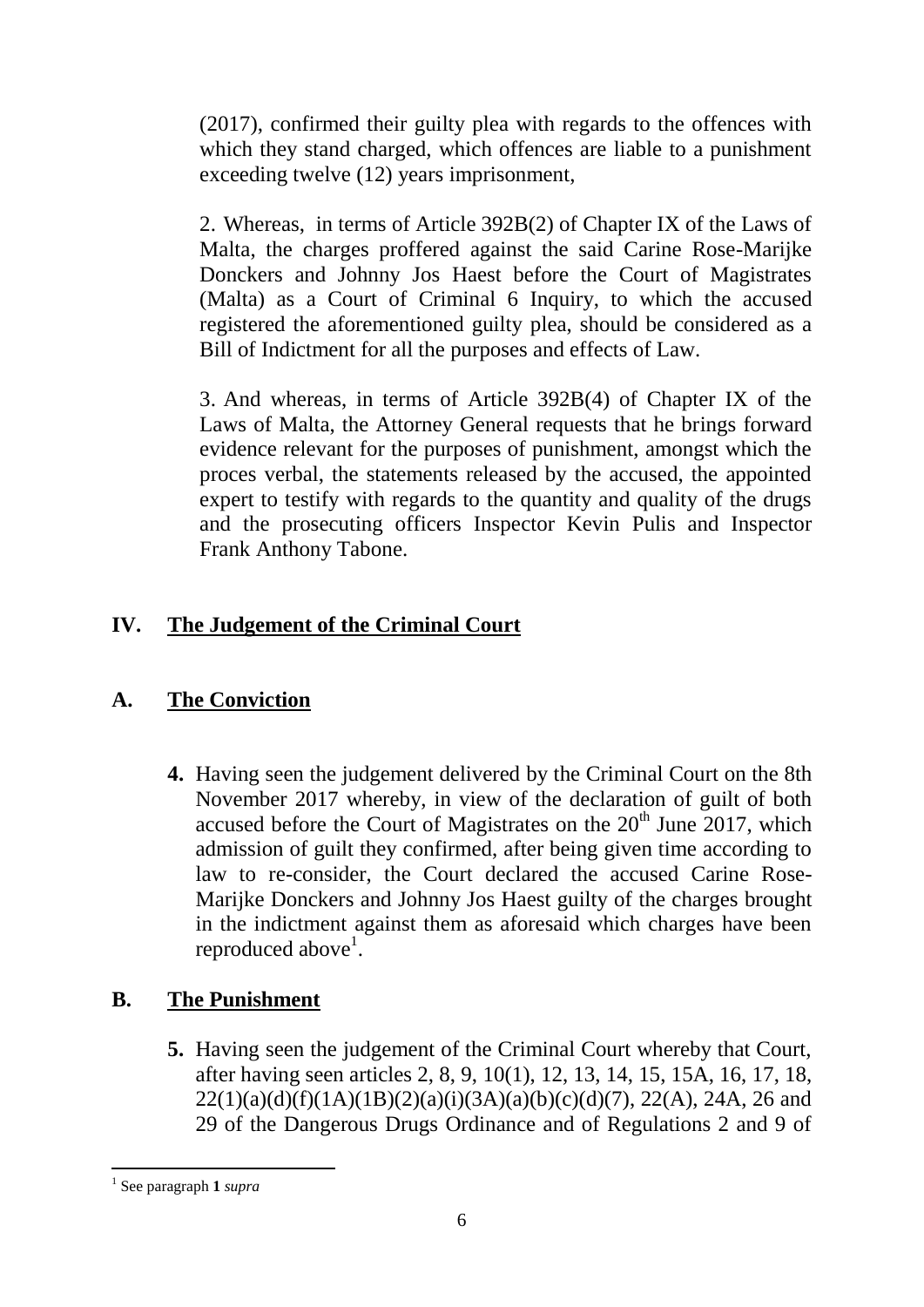the Government Notice 292 of 1939 and of articles 17, 23, 23A, 23B, and 23C of the Criminal Code, condemned the said Carine Rose-Marijke Donckers and Johnny Jos Heast to a term of imprisonment of nineteen (19) years and the imposition of a fine of thirty-five thousand Euros ( $\epsilon$ 35,000), which fine (multa) shall be converted into a further term of imprisonment of one year according to Law, in default of payment. Moreover, the Court ordered the forfeiture in favour of the Government of Malta of all the property involved in the said crimes of which they were found guilty and other moveable and immovable property belonging to the said Donckers and Haest. Finally, the Court ordered the destruction of all the objects exhibited, consisting of the dangerous drugs or objects related to the abuse of drugs, which destruction was to be carried out by the Assistant Registrar of the Criminal Court, under the direct supervision of the Deputy Registrar of the Court who was bound to report in writing to the Court when such destruction had been completed, unless the Attorney General filed a note within fifteen days declaring that said drugs are required in evidence against third parties.

### **C. The Criminal Court`s considerations regarding Punishment**

**6.** The first court made the following considerations as regards punishment:

*" … That in this case the amount of drugs found in the possession of the accused was substantial, the accused facing charges of conspiracy, importation and drug trafficking for two separate consignments which took place in April and June of this year, although they were only apprehended during the second consignment in June. In fact according to court appointed expert pharmacist Godwin Sammut the 9.1 kilogrammes of cocaine found in the possession of accused and which was to be trafficked in the Maltese market had an average level of purity of 55%, the accused admitting to a further importation of five kilogrammes of cocaine and one kilogramme of cannabis during the April consignment. This latter consignment although being monitored by the Drug Squad, did not however lead to any arrests, since according to Inspector Kevin Pulis investigations were still ongoing at the time and therefore this consignment was unfortunately not intercepeted by the Police and therefore ended up in the Maltese drug market. Although there is no indication as to the type of drug imported in*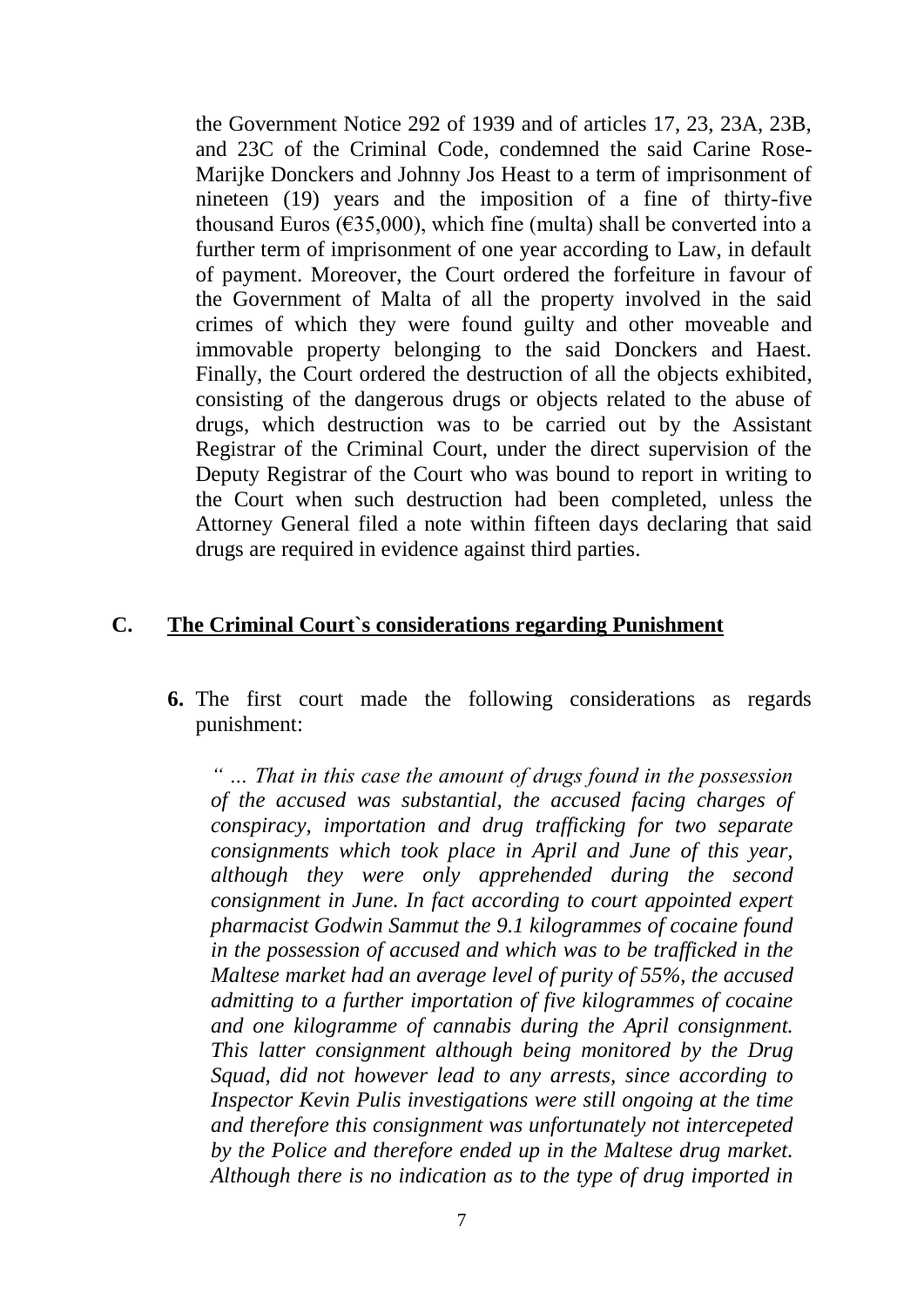*April or the quantity thereof, however, as already pointed out the accused himself Johnny Haest indicates that the consignment was of about five kilogrammes of the drug cocaine, and one kilogramme of cannabis. For this consignment the accused pocketed a total of €10000, a similar amount was to have been recieved for the June consignment had they not been apprehended.* 

*"Although it is not being contested that the role played by both the accused was that of drug couriers, their partecipation, therefore being limited to the acutal transportation of drugs from their place of origin to the traffickers in Malta, however the Court cannot ignore the fact that they both accepted to participate in this drug chain in full knowledge that their actions were illegal and that they were accepting to transport drugs for onward trafficking. The remuneration for services rendered by them was not negligible having as already pointed out cashed the amount of €10000, and were about to pocket a further €10000.*

*"Now it is true that both accused fully co-operated with the police to the extent that they are to benefit from the effects of Section 29 of Chapter 101 of the Laws of Malta to its maximum meaning by two degrees, since the information given by them to the police has led to the apprehension and prosecution of third parties involved in this drug chain. It is also true that the accused were enticed into commiting the crimes with which they are being accused in order to have sufficient funds for accused Donckers to be able to receive life-saving treatment for her serious medical condition. This, however, in the opinion of this Court is not a sufficient reason at law for them to benefit from a further reduction in punishment.* 

*"The Court cannot ignore the fact that both accused on two separate occasions had agreed to transport dangerous drugs into Malta and this in large quantities, without taking into account the damage to be inflicted on Maltese society, mainly young people who are led into drug addiction and will therefore find the drug readily available for sale on the market thanks to people like accused who for their own personal gain agree to bring drugs to Malta. This Court cannot agree with submissions by the defence that the role played by the accused in this drug chain was a lesser one within the parametres laid out in the the Fourth Schedule to the Dangerous Drugs Ordinance, the level of partecipation of both the accused was in fact a significant one in that they were "motivated by the prospect of financial or other advantage,*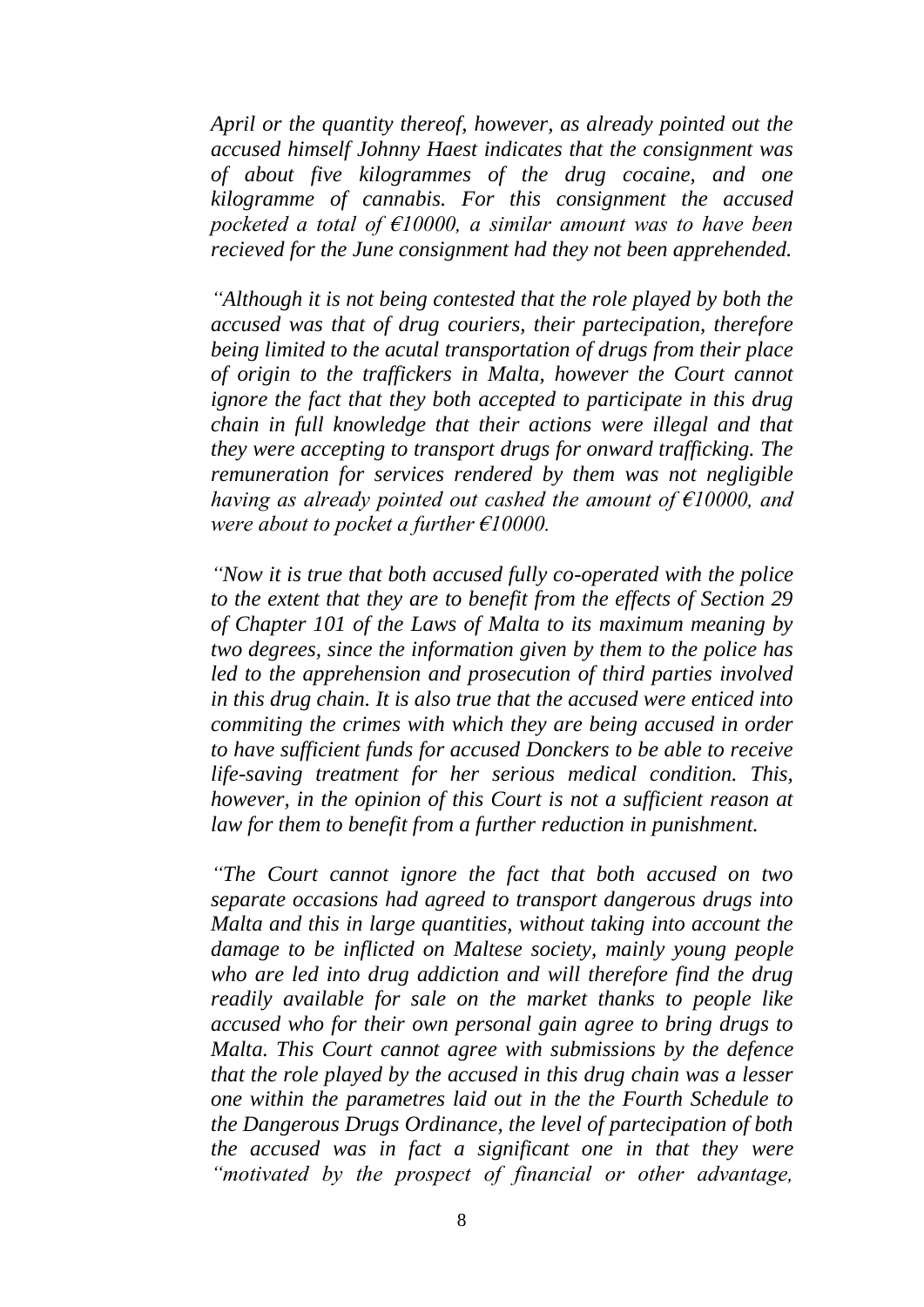*irrespective of whether the accused was acting alone or with others" and that they "appeared to be aware and to understand the scale of the operation", with the high level of purity of the drug being taken into consideration according to the said Schedule as an aggravating circumstance. That these guidelines established by law with regard to the discretion to be applied by the Attorney General when considering whether a person is to be tried by the inferior courts or the superior courts thus facing a heftier punishment, were based on the Drug Sentencing guidelines in the United Kingdom.* 

*"Thus in considering the punishment to be inflicted the Court will take into consideration the following aggravating circumstances :* 

*"1. The amount of drugs involved being 9.1 kilogrammes of cocaine in June 2017, together with around 5 kilogrammes of cocaine and one kilo of cannabis in the April 2017 consignment bringing a total of around 14 kilogrammes of cocaine together with the kilogramme of cannabis.* 

*"2. The significant role played by the accused in this drug chain, being fully aware of their partecipation and having the intention of making a financial gain of €20000 of which €10000 had already been received.* 

*"3. This was not an isolated incident, having admitted to transporting drugs to Malta on two separate occasions.* 

*"4. The high purity of the drug relating to the second consignment being that of 55%.* 

*"The Court will also take into account the following mitigating circumstances :* 

*"1. The voluntary assistance of both the accused in the investigations leading to the apprehension and prosecution of third parties involved in the drug chain, thus leading to the application of section 29 of Chapter 101 of the Laws of Malta by two degrees.* 

*"2. Their early admission of guilt upon arraignment.*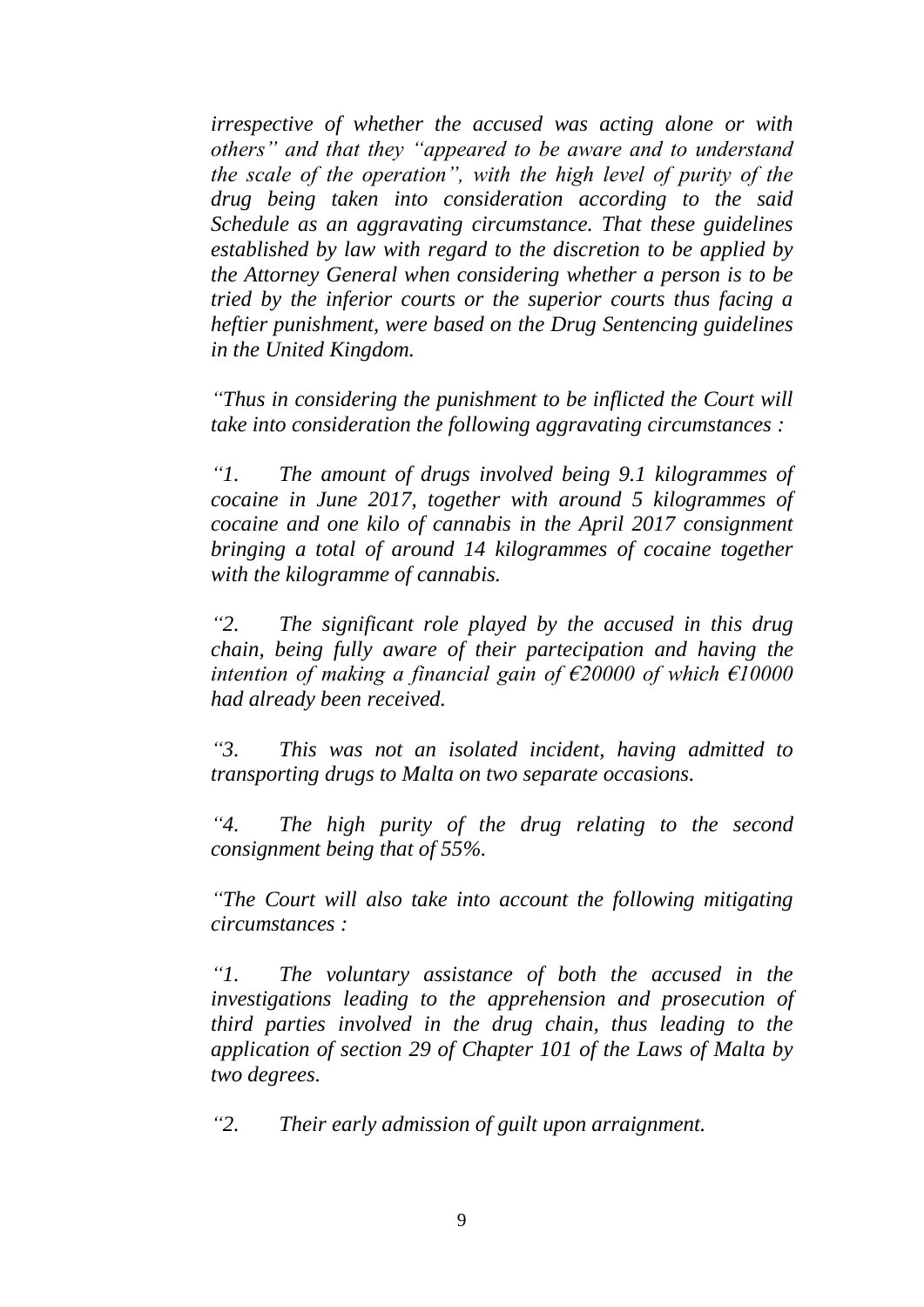*"Now the punishment for the offences with which Haest and Donckers are being accused of carry a term of imprisonment for life. However in the circumstances of this case, the Court deems that the punishment of life imprisonment would not be appropriate and this when taking into account the mitigating circumstances surrounding the facts in issue, and most notably the early admission of guilt by the accused and their full co-operation in the investigations triggering the application of Section 29 of Chapter 101 by two degrees. The punishment however, cannot be meted out in its minimum taking into consideration the aggravating circumstances outlined above."*

### **V. The Appeal**

**7.** Having seen the application of appeal of the said Carine Rose-Marijke Donckers and Johnny Jos Haest filed on the 28<sup>th</sup> November 2017 wherein they requested this Court to vary the judgement of the Criminal Court by revoking it in that part where they were condemned to a term of imprisonment of nineteen (19) years, meting out instead a more appropriare punishment, and confirming the rest of the judgement.

#### **VI. The Greviance**

**8.** Having seen the greviance submitted by appellants whereby they submitted that :-

*… the punishment meted out by the Criminal Court was manifestly disproportionate, taking in to account the circumstances of the case, particularly in the light of the applicants` early admission of guilt and full cooperation throughout the investigation carried out by the Police and during the course of the judicial proceedings.*

#### **VII. The Appellants` Reasons**

**9.** Having seen the appellants` reasons in support of their greviance, which in substance are the following :-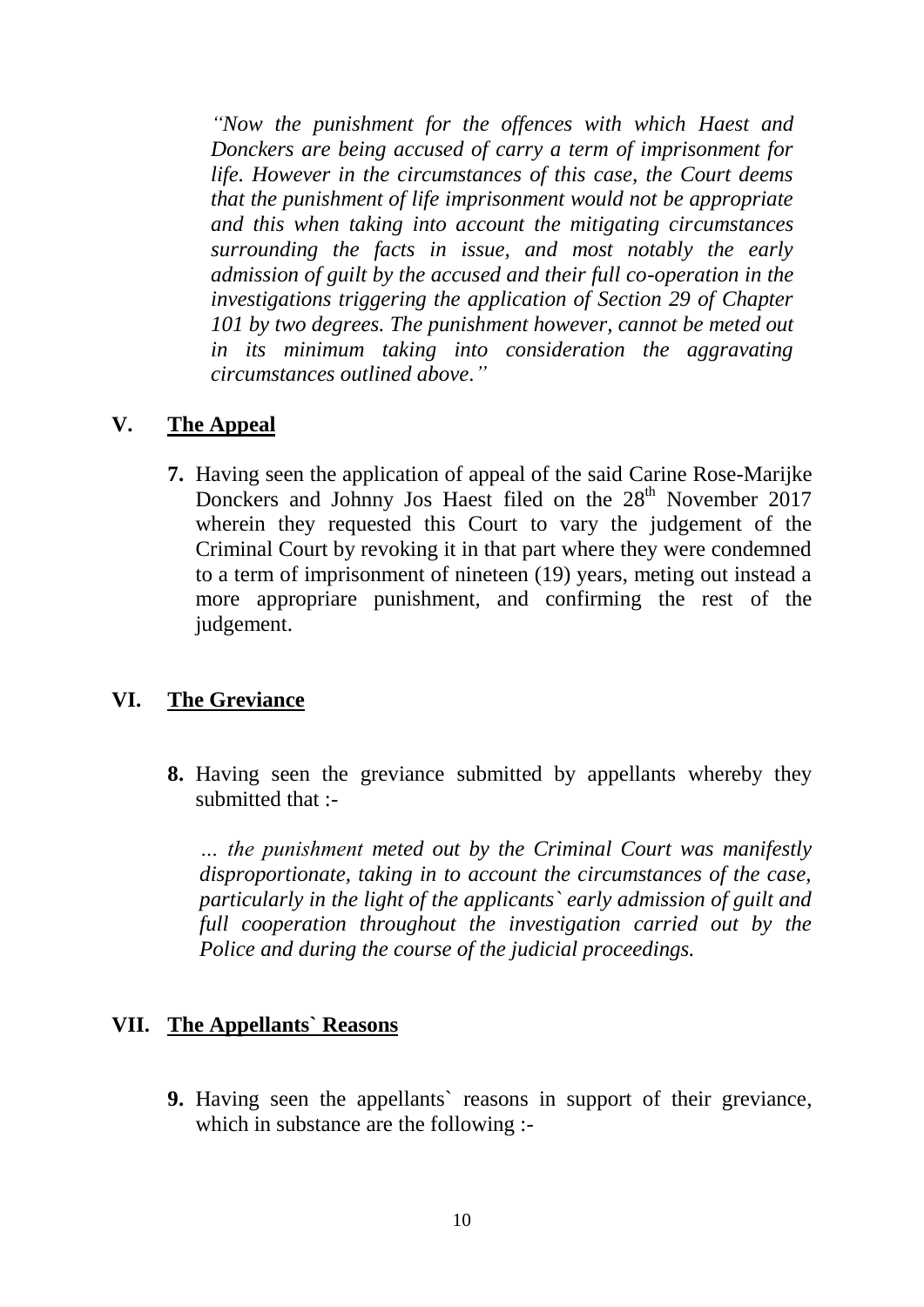1. That whereas the cooperation throughout the investigation was acknowledged in the judgement with the declaration that Article 29 of Chapter 101 of the Laws of Malta was to be applied, the early admission of guilt was not taken into consideration other than with a laconic mention in the final part of the judgement.

2. That by their admission of guilt at the first available opportunity, they set into motion the new procedure under Article 392B of the Criminal Code and reconfirmed their guilty plea before the Criminal Court entrusted to mete out the punishment in terms of the said Article 392B of Chapter 9.

3. That the nineteen (19) years of imprisionment meted out to each of the accused is towards the higher end of the spectrum of punishment which could have been meted out by the Court in the worst hypothesis.

4. That the punishment meted out does not effectively render justice to the accused in the light of the spirit of the Law in creating a benefit for those who register an early admission of guilt.

#### **VIII. Oral submissions**

#### **A. The Appellants**

- **10.** Further to what was stated in the appeal application, the appellants made oral submissions through their counsel during the hearing of the 8th March 2018 where they detailed their greviances namely, (a) the manner how the charges were formulated, (b) the consideration given to the alleged crime of April 2017, (c) their role in the commission of the crime as per Schedule IV of Chapter 101 and (d) the spirit of the law vis a vis the reduction in punishment when a suspect collaborates with the authorities and justice.
- **11.** They submitted that the punishment meted out sends the wrong message to persons who are inclined to register an early guilty plea and to collaborate with the authorities. After referring to the facts of the case, appellants stated that the application of article 392B of Chapter 9 was set in motion following their admission of guilt of all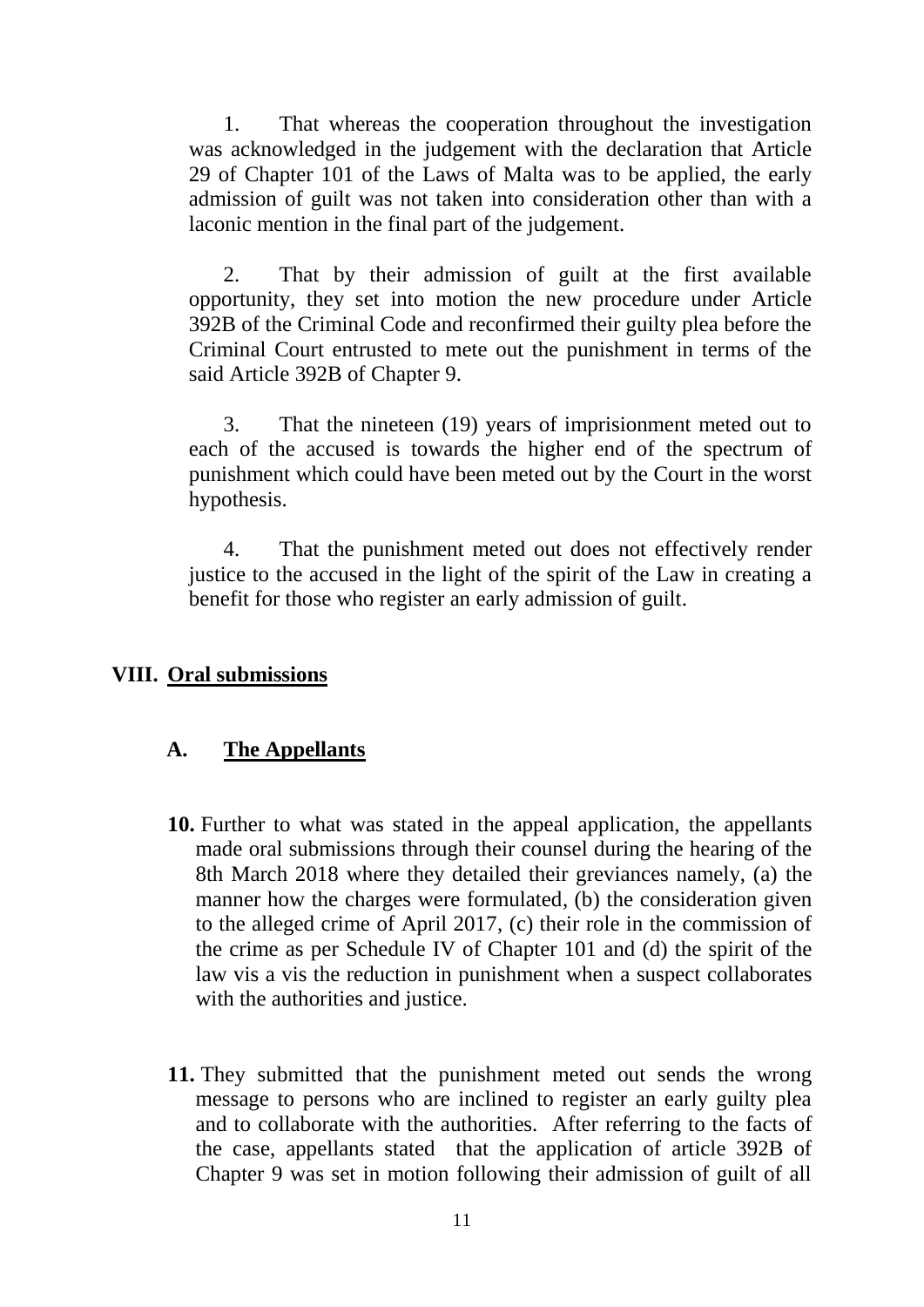charges against them before the Court of Magistrates (Malta) as a Court of Criminal Inquiry.

- **12.** Appellants complain on the multiple charges which were brought against them. They submit that due to the manner how article 392B is drafted, if they decide to admit, they are bound to admit to all charges. In this case they had no option other than to admit to all twelve charges, despite the formulation of the charges.
- **13.** Appellants accept that calculating the quantum of punishment is not an easy matter. They insist that the relevant provision which should find application by the Court is article 22 of Chapter 101 to the exclusion of article 31 of Chapter 9.
- **14.** Appellants lay emphasis on the fact that once the first Court applied the proviso of article  $22(2)(aa)$  of Chapter 101 to rule out life imprisonment as a punishment, their maximum punishment was that of 30 years imprisonment. Taking into account the application by a reduction of two degrees as per article 29 of Chapter 101 and also the application of article 17(b) of Chapter 9, the maximum punishment awardable was 24 years. Appellants complain that despite their very early guilty plea, the punishment meted out against them was that of 19 years imprisonment.
- **15.** Appellants express their disappointment on the manner how their questioning was conducted before the Inquiring Magistrate prior to their arraignment. They extend their regret to the extent that they state that words were put into their mouth before the said Magistrate.
- **16.** Appellants plead for a reduction in punishment because they allege that that they did not have any other option especially with regard to the charges arising from the incident of April 2017, even though they were accepting that by stating so much they were not challenging the admission.
- **17.** Appellants submit that they would not be amiss if they were to plead to this Court for a reduction in punishment on the basis of the fact that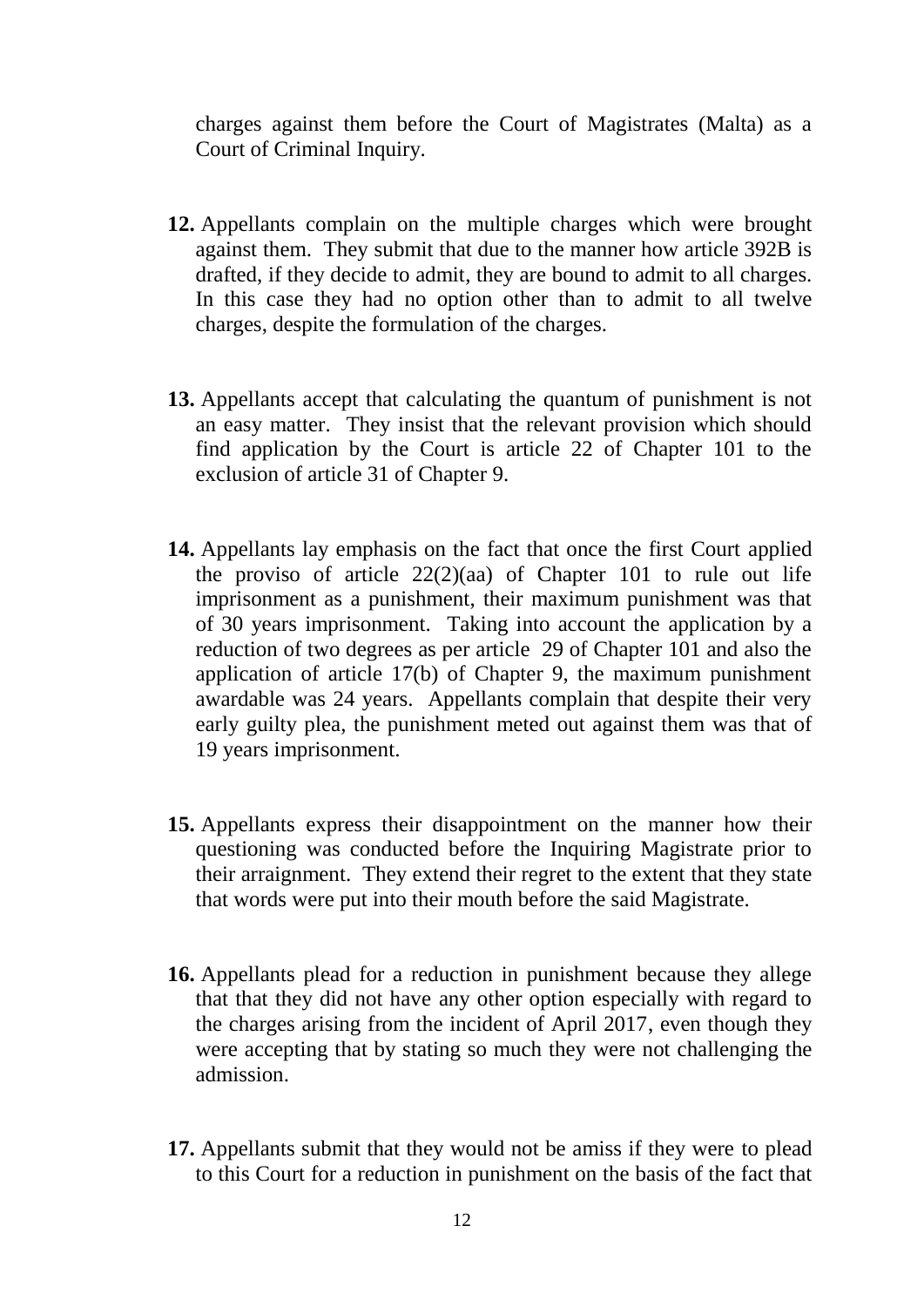they were just couriers, not organisers or financers of the operation ; nor did they have any understanding of the scale of the operation.

### **B. The Attorney General**

- **18.** In his submissions, the Attorney General laid emphasis on the fact and the relative legal effect of appellants` admission to all charges without any reservation whatsoever.
- **19.** The Attorney General acknowledges the fact that appellants did indeed register an early guilty plea, together with the fact that appellants did help the police in charging other persons, by giving their evidence. For their contribution, they did benefit from a reduction in punishment by two degrees, in accordance with article 29 of Chapter 101.
- **20.** The Attorney General highlights the fact that when awarding punishment, the first Court did take all circumstances into consideration : both the mitigating and the aggravating circumstances.
- **21.** The Attorney General questioned the maximum punishment of 24 years that appellants submitted to be applicable in this case.
- **22.** According to the Attorney General, article 31 of Chapter 9 as amended in 2014 should apply in the sense that the maximum punishment in lieu of life imprisonment should be that of 40 years not 30 years with the application of the proviso to article  $22(2)(aa)$  of Chapter 101.
- **23.** The Attorney General submits that the greviances of the appellants are completely unfounded. The Criminal Court awarded a fair punishment after taking into account all aggravating and mitigating circumstances. And therefore the judgement as is should stand.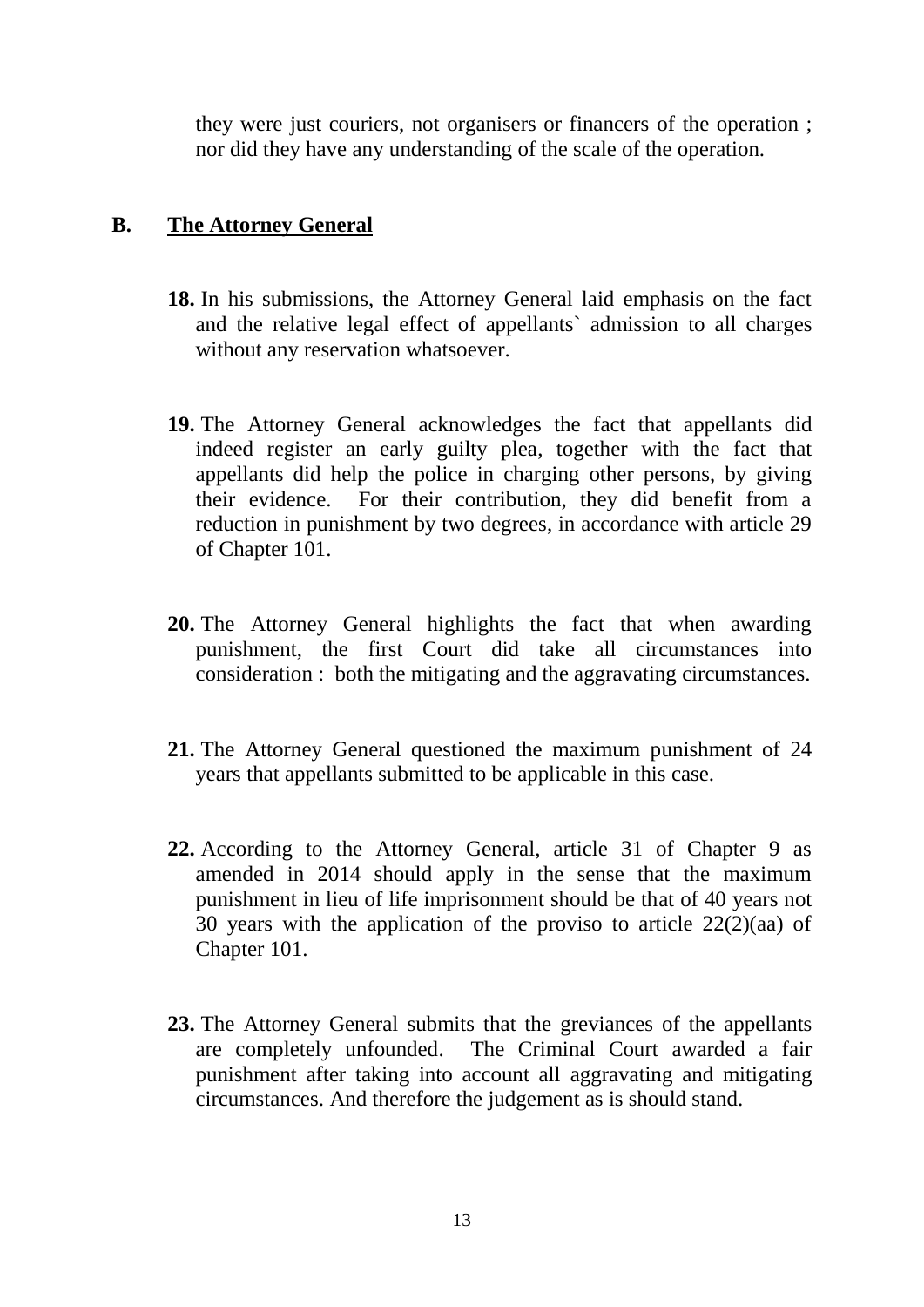### **X. The Considerations of this Court**

- **24.** This Court has had occasion to remark several times that appeals against punishment following the entering of a guilty plea will only be considered favourably in exceptional cases.
- **25.** It is not the function of this Court as a Court of Appellate Jurisdiction to disturb the discretion of the first Court as regards the quantum of punishment unless such discretion has been exercised outside the limits laid down by law or in special circumstances where a revision of the punishment meted out is manifestly warranted (**The Republic**  of Malta v. Ahmed Bem Taher : Court of Criminal Appeal : 6<sup>th</sup> October 2003)
- **26.** The appellants felt aggrieved that in its considerations on the quantum of punishment, the Criminal Court did not take into account their early admission of guilt, even though they accept that the Court made what they described as *a laconic mention*.
- **27.**This Court points out that when charges whatever the number are admitted, that unconditional admission – as was the case under scrutiny – means that the charges have been proved according to law. This is a clear and unequivocal point of law as results from article 392B(4) of the Criminal Code which provides that "The Criminal Court shall … after examining the submissions by the Attorney General and the accused relating to punishment, proceed to pass on the accused such sentence as would according to law be passed on an accused convicted of the offence".
- **28.** Appellants` contention that they had no choice but to admit to all charges is totally unfounded. If the appellants wanted to admit to only one or some of the offences charged but not to the rest nothing whatsoever precluded them from admitting only to the charges they wanted to admit to. Then it would have been up to the prosecution to decide whether or not to accept any such partial admission on the part of the accused or insist that the trial should proceed.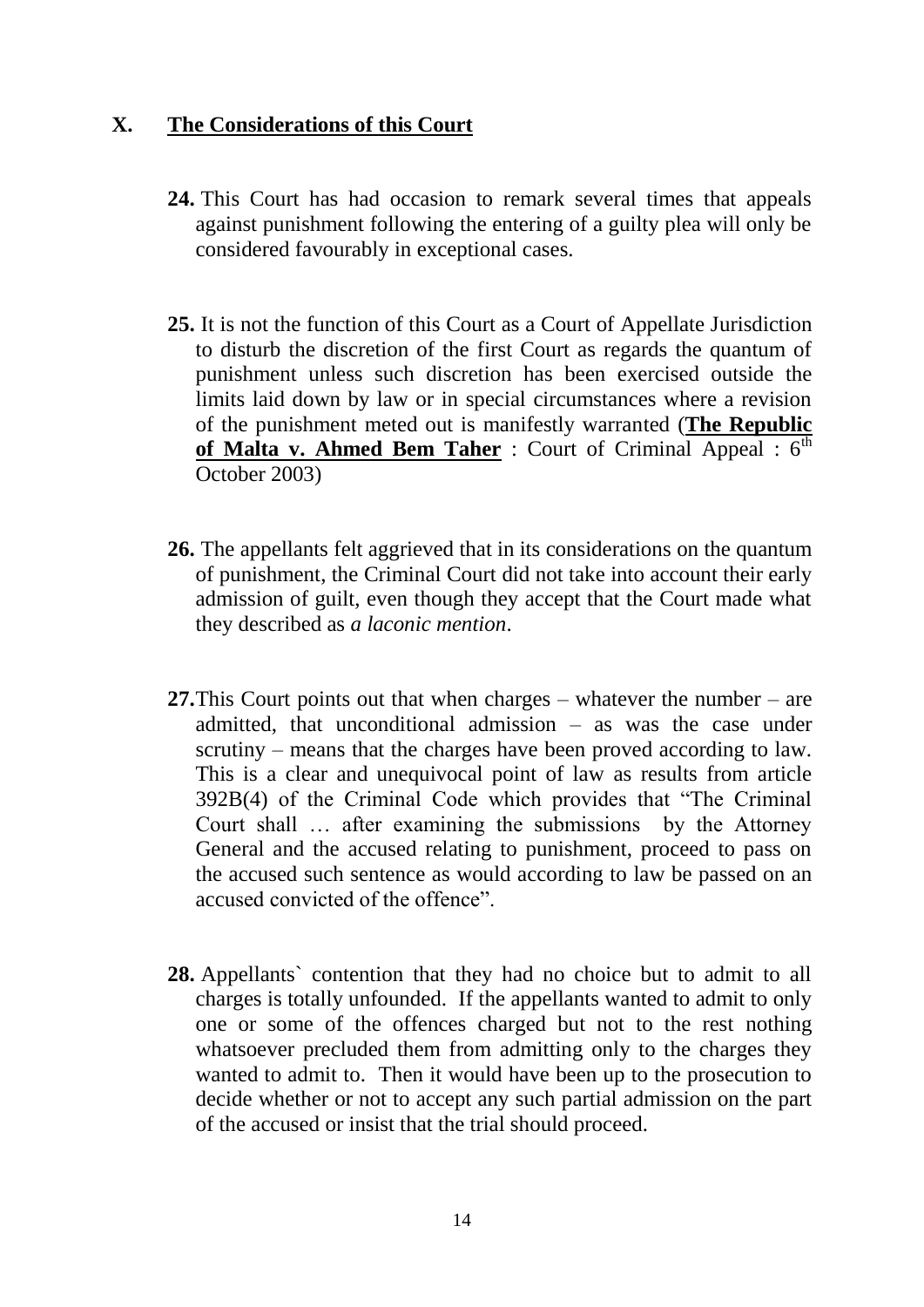- **29.** Article 392B was designed to benefit all and sundry. This Court rejects any suggestion by appellants that article 392B is flawed. The use of "offence" in the singular in article 392B is of no consequence since it is a well established principle of interpretation as also enshrined in article 4(c) of the Interpretation Act Cap 249 that "words in the singular shall include the plural". The said article 392B is of benefit to both the prosecution and the defence since it is meant to expedite the proceedings when the accused admits to the charges at the very initial stages. It benefits the State for the reasons submitted by appellants themselves and it also benefits the appellants since not only the time frames of the trial are reduced considerably which leads to the celerity of the proceedings but also allows the accused to reap any eventual benefits of their guilty plea.
- **30.**This Court disagrees with the appellants` assessment of the first Court`s exercise of its discretion when meting out punishment. In its considerations, the first Court highlighted appellants` early admission of guilt (*supra*) and this Court does not see anything "laconic" in the first court's reference. After all there are not so many different ways for the court to say that it took into consideration the accused's admission of guilt upon arraignment, and indeed the first court did not need to say more than that: being concise is a virtue not a vice.
- **31.** The function of this Court is to determine whether the punishment of the first Court was excessive or not.
- **32.** During the course of these appellate proceedings the parties made submissions on the mathematical basis of the quantum of punishment imposed by the first court.
- **33.** In this respect reference is made to the judgement of this Court of the 25th August 2005 in re **The Republic of Malta v. Kandemir Meryem Nilgum and Kucuk Melek** which held:

*"... the Criminal Court is not obliged to give detailed reasons explaining either the nature or the quantum of the punishment being meted out, or to spell out any mathematical calculations that it may have made in arriving at that quantum. Although the determination of the nature and the quantum of the punishment is, of its nature, the determination of a question of law – see Sections 436(2) and 662(2) of the Criminal Code – all that is required is that the Court state the facts of which the accused has been found guilty (or, as in the present case, the facts to which he/she has*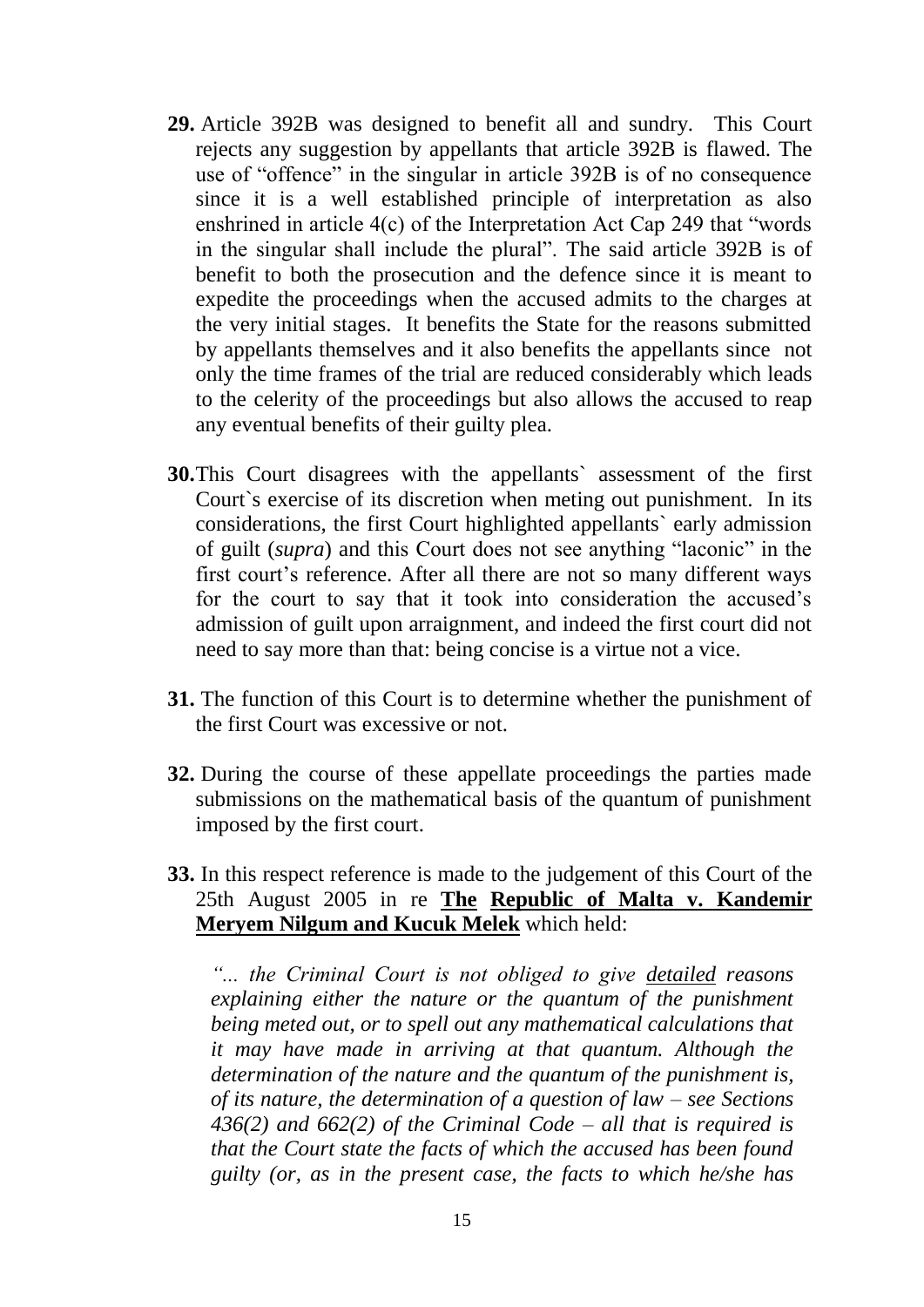*pleaded guilty), quote the relevant provision or provisions of the law creating the offence (which provisions generally also determine the punishment applicable), and state the punishment or other form of disposal of the case. Unless expressly required by law to spell out in detail something else – as for instance is required by Section 21 of the Criminal Code or by the first proviso to subsection (2) of Section 7 of the Probation Act, Cap. 446 – the above would suffice for all intents and purposes of law. The principle nulla poena sine lege does not mean or imply that a Court of Criminal Justice has to go into any particular detail as to the nature and quantum of the punishment meted out, or, where the Court has a wide margin of discretion with various degrees and latitudes of punishment, that it has to spell out in mathematical or other form, the logical process leading to the quantum of punishment. This is also the position in English Law. As stated in Blackstone's Criminal Practice 2004 [OUP (2003) at p 1546, para. D18.34].*

*"'Save where the statutory provisions mentioned below apply, there is no obligation on the judge to explain the reasons for his sentence. However, the Court of Appeal has encouraged the giving of reasons, and has indicated that that should certainly be done if the sentence might seem unduly severe in the absence of explanation…It has been held that failure by the sentencing court to give reasons when required to do so does not invalidate the sentence…although the failure may no doubt be taken into account by the appellate court should the offender appeal. Where the sentencer does give reasons and what he says indicates an error of principle in the way he approached his task, the Court of Appeal sometimes reduces the sentence even though the penalty was not in itself excessive. Similarly a failure by the judge to state expressly that he is taking into account any guilty plea, although contrary to [statutory provision], does not oblige the Court of Appeal to interfere with what is otherwise an appropriate sentence…'*

*"This Court is in full agreement with the principles stated above. Indeed, it is highly recommendable that, when the law provides for a wide margin of discretion in the application of the punishment, reasons, possibly even detailed reasons, be given explaining how and why the court came to a particular conclusion. This is particularly so in drugs cases coming before the Criminal Court*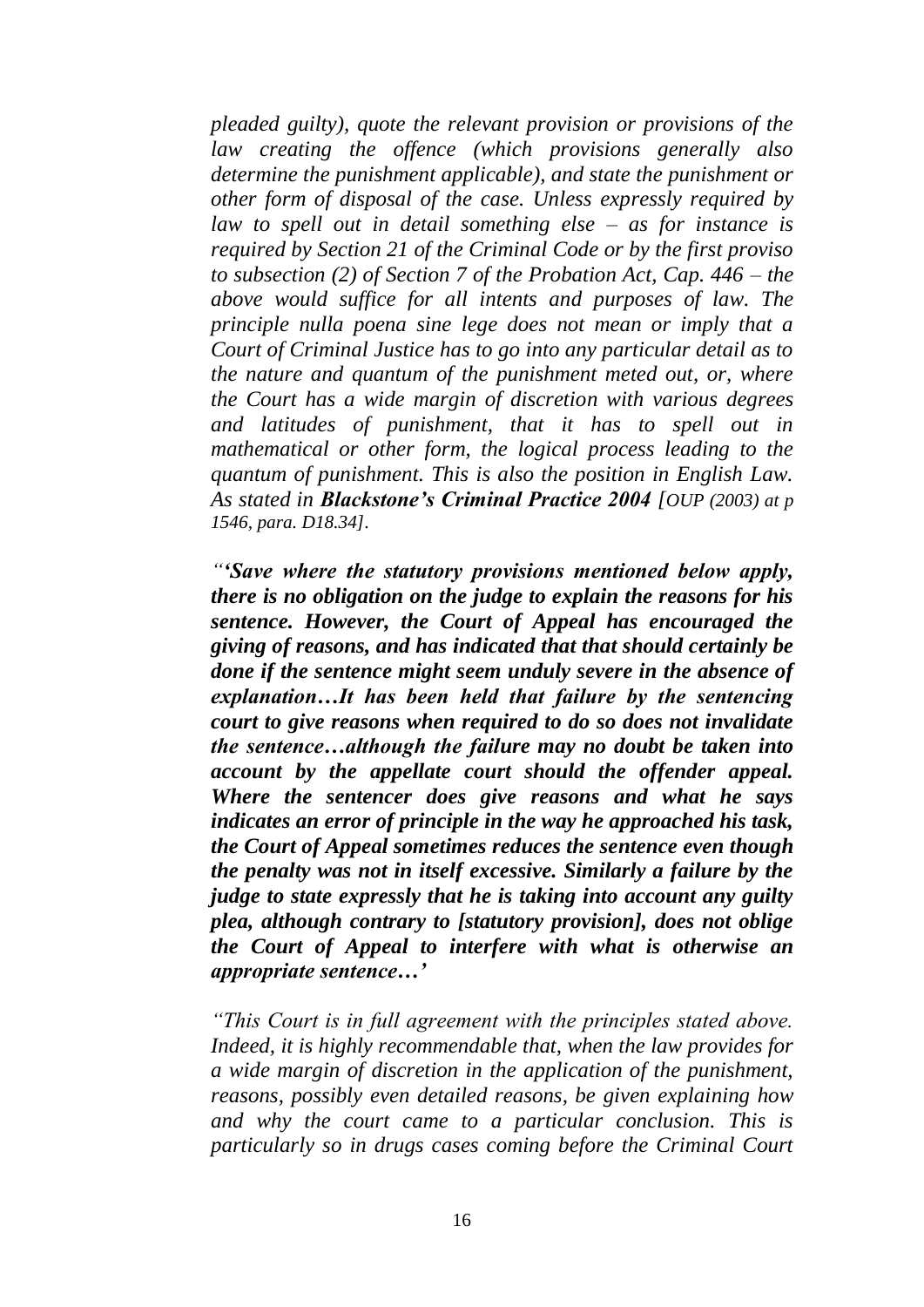*where, as in the present case, the punishment of life imprisonment could also have been meted out.*

**34.** After having considered the submissions made before this Court by the parties regarding the provisions of law relevant to the quantum of punishment, this Court concludes that article 31 of Chapter 9 was applied correctly by the first Court even though no mention of the provision was made in the decision of the first Court regarding punishment. Article 31 of Chapter 9 is the only provision which regulates degrees of punishment, and how there is to be descent or ascent from one degree to another. The first Court did apply a reduction of two degrees in favour of the accused following the application of article 29 of Chapter 101 and therefore it must have necessarily applied article 31 of the Criminal Code which it was not obliged to expressly cite in its decision.

**35.** This Court further observes that while article 31 of Chapter 9 regulates the ascent and descent from degrees of punishment in general, it is article  $22(2)(a)(i)(aa)$  of Chapter 101 which specifically regulates the margin of punishment, including the maximum, in cases relating to the charges that are the merit of this appeal. In accordance with that provision, the person convicted may be punished to a term of imprisonment of not less than four years but not exceeding thirty years and therefore the maxim – *lex specialis derogat legi generali* – is to prevail.

**36.** This Court therefore does not accept as valid at law the argument raised by appellants that in their case the maximum punishment awardable was 24 years imprisonment when taking into account (a) that the first Court set aside the punishment of life imprisonment (b) that the maximum punishment of 30 years was reduced to 12 years following the application by two degrees of article 29 of Chapter 101 and (c) the application of article 7(b) of Chapter 9.

**37.** When the law provides for a reduction of punishment of one or two degrees then the maximum degree of punishment is to be decreased by one degree while the minimum degree of punishment is to be decreased by two degrees. Taking into account that the first court found the accused guilty of a continuous offence<sup>2</sup>, so much so it mentions two occasions in April 2017 and in June 2017, the

<sup>1</sup>  $2$  Article 18 of the Criminal Code, also cited by the first court in its judgment in the part dealing with imposition of the punishment.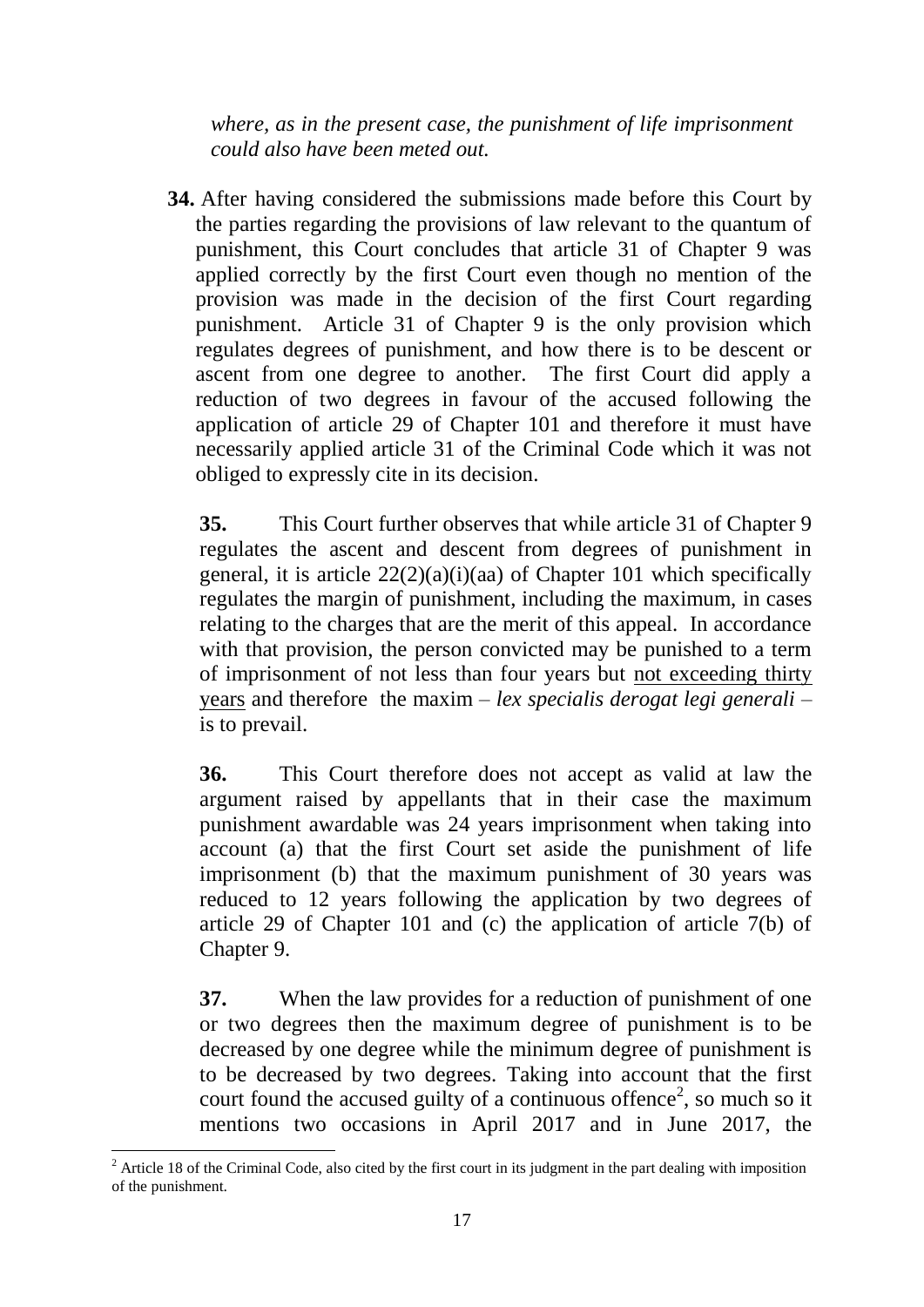maximum punishment went up to 40 years imprisonment plus solitary confinement for not more than twelve terms<sup>3</sup>. As a result of article  $29$ of the Criminal Code the increase of punishment consisting in solitary confinement for not more than twelve terms is removed and this brings back the maximum punishment to 40 years imprisonment without any solitary confinement.

**38.** During submissions the apellants submitted that a "reduction" of only five (5) years is disproportionately low and that the "reduction" should have been higher. It should be immediately pointed out that the appellant's assumption that the "reduction" was of 5 years, the sentence of the first court being to imprisonment for 19 years, is based on the appellant's further assumption that the  $maximum$  was 24 years. As results from the above<sup>4</sup>, both assumptions are wrong. The maximum punishment was of 40 years and therefore the "reduction" from the maximum was much greater than 5 years. What this court has to determine is whether the calibration of the punishment imposed by the first court, taking into account the applicable margin of punishment laid down in the law, was excessively harsh as to be inappropriate when one takes into consideration the appellants' early guilty plea.

**39.** In the course of his submissions for appellants, defence counsel remarked that the maximum punishment ever given in a "drugs case" was 25 years in re **The Republic of Malta v. Mark Charles Kenneth Stephens** decided by this Court – differently composed – on the  $24^{\text{th}}$  June 2010.

**40.** In the case of appellants, it was patently clear that the Criminal Court was of the view that life imprisonment was not the appropriate punishment. Therefore the starting point, as far as the custodial punishment was concerned, was of a maximum of 30 years. In their oral submissions, appellants imply that when the first Court awarded the 19 year punishment against them on the  $12<sup>th</sup>$  July 2017, that Court was influenced by another judgment that had been given on that same date in re **The Republic of Malta vs Lorena Vanessa Hernandez Munoz et**.

**41.** On the question of the quantum of punishment given in other proceedings not related to the case of the appellants, **Archbold** in

1

 $3$  Article 31(1)(e) of the Criminal Code

<sup>4</sup> Paragraphs 36-37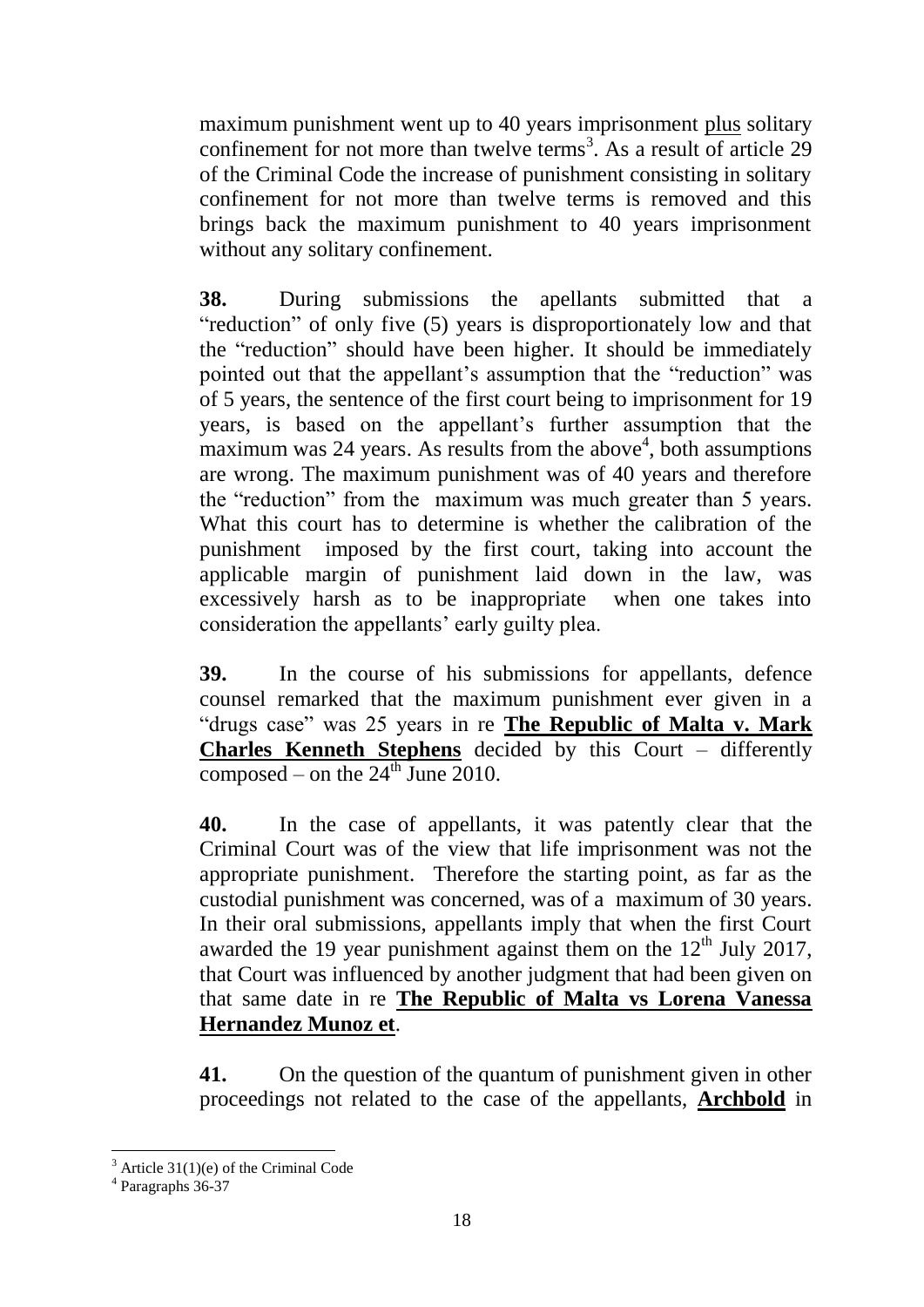Criminal Pleading, Evidence and Practice, 2009 (para. 5-106, p. 635) comments that :-

*"The court will not make comparisons with sentences passed in the Crown Courts in cases unconnected with that of the appellant*  (see R. v. Large, 3  $Cr, App.R.(S)$  80, C.A.). There is some *authority for the view that disparity will be entertained as a ground of appeal only in relation to sentences passed on different offenders on the same occasion: see R. v. Stroud, 65 Cr. App.R. 150, C.A. It appears to have been ignored in more recent decisions, such as R. v. Wood, 5 Cr.App.R.(S) 381. C.A., Fawcett, ante, and Broadbridge, ante. The present position seems to be that the court will entertain submissions based on disparity of sentence between offenders involved in the same case, irrespective of whether they were sentenced on the same occasion or by the same judge, so long as the test stated in Fawcett is satisfied."*

**42.** This Court is of the same view and will therefore consider appellants` case on its merits.

**43.** Appellants argue that the punishment given by the Criminal Court was *manifestly disproportionate.*

**44.** In **Blackstone's Criminal Practice 2004<sup>5</sup>** it is stated that :

*"The phrase 'wrong in principle or manifestly excessive' has traditionally been accepted as encapsulating the Court of Appeal's general approach. It conveys the idea that the Court of Appeal will not interfere merely because the Crown Court sentence is above that which their lordships as individuals would have imposed. The appellant must be able to show that the way he was dealt with was outside the broad range of penalties or other dispositions appropriate to the case. Thus in Nuttall (1908) 1 Cr App R 180, Channell J said, 'This court will be reluctant to interfere with sentences which do not seem to it to be wrong in principle, though they may appear heavy to individual judges' (emphasis added).* 

1

<sup>5</sup> at page 1695, para D23.45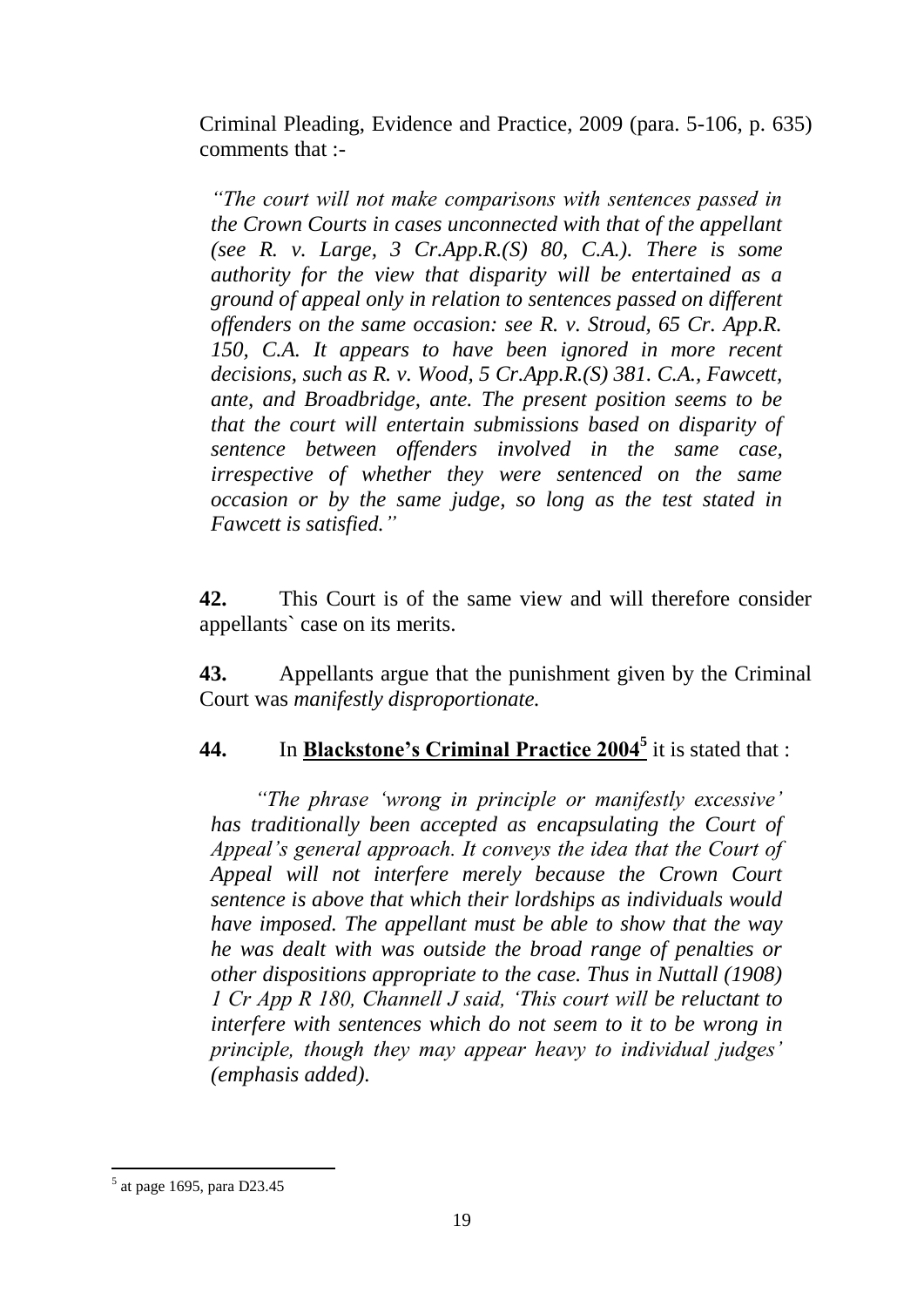*Similarly, in Gumbs (1926) 19 Cr App R 74, Lord Hewart CJ stated '... that this court never interferes with the discretion of the court below merely on the ground that this court might have passed a somewhat different sentence ; for this court to revise a sentence there must be some error in principle." Both Channell J in Nuttall and Lord Hewart CJ in Gumbs use the phrase 'wrong in principle'.* 

In more recent cases too numerous to mention, the Court of *Appeal has used (either additionally or alternatively to 'wrong in principle') words to the effect that the sentence was 'excessive' or 'manifestly excessive'. This does not, however, cast any doubt on Channell J's dictum that a sentence will not be reduced merely because it was on the severe side – an appeal will succeed only if the sentence was excessive in the sense of being outside the appropriate range for the offence and offender in question, as opposed to being merely more than the Court of Appeal itself would have passed."* 

**45.** This Court is of the view that the first Court adopted a fair and balanced approach to the determination of the punishment to be imposed on the appellants after having considered all the facts and circumstaces of the case. Furthermore the Court took also into account both aggravating and mitigating circumstances which were listed in its judgement, including in the case of the latter, the early guilty plea.

**46.** In its judgement of the 5<sup>th</sup> July 2002 in re **Ir-Repubblika ta' Malta v. Mario Camilleri** this Court - differently composed – remarked that :-

*"l-ammissjoni bikrija mhux bilfors jew dejjem, jew b'xi forma ta' dritt jew awtomatikament, tissarraf f'riduzzjoni fil-piena".*

**47.** The principles that have guided these Courts when there is a guilty plea have been articulated by the Criminal Court in its preliminary judgement **Ir-Repubblika ta' Malta v. Nicholas Azzopardi** decided on the 24<sup>th</sup> February 1997 and the judgement of the Court of Criminal Appeal (Inferior Jurisdiction) in its judgement **Il-Pulizija vs. Emmanuel Testa** decided on the  $17<sup>th</sup>$  July 2002. In the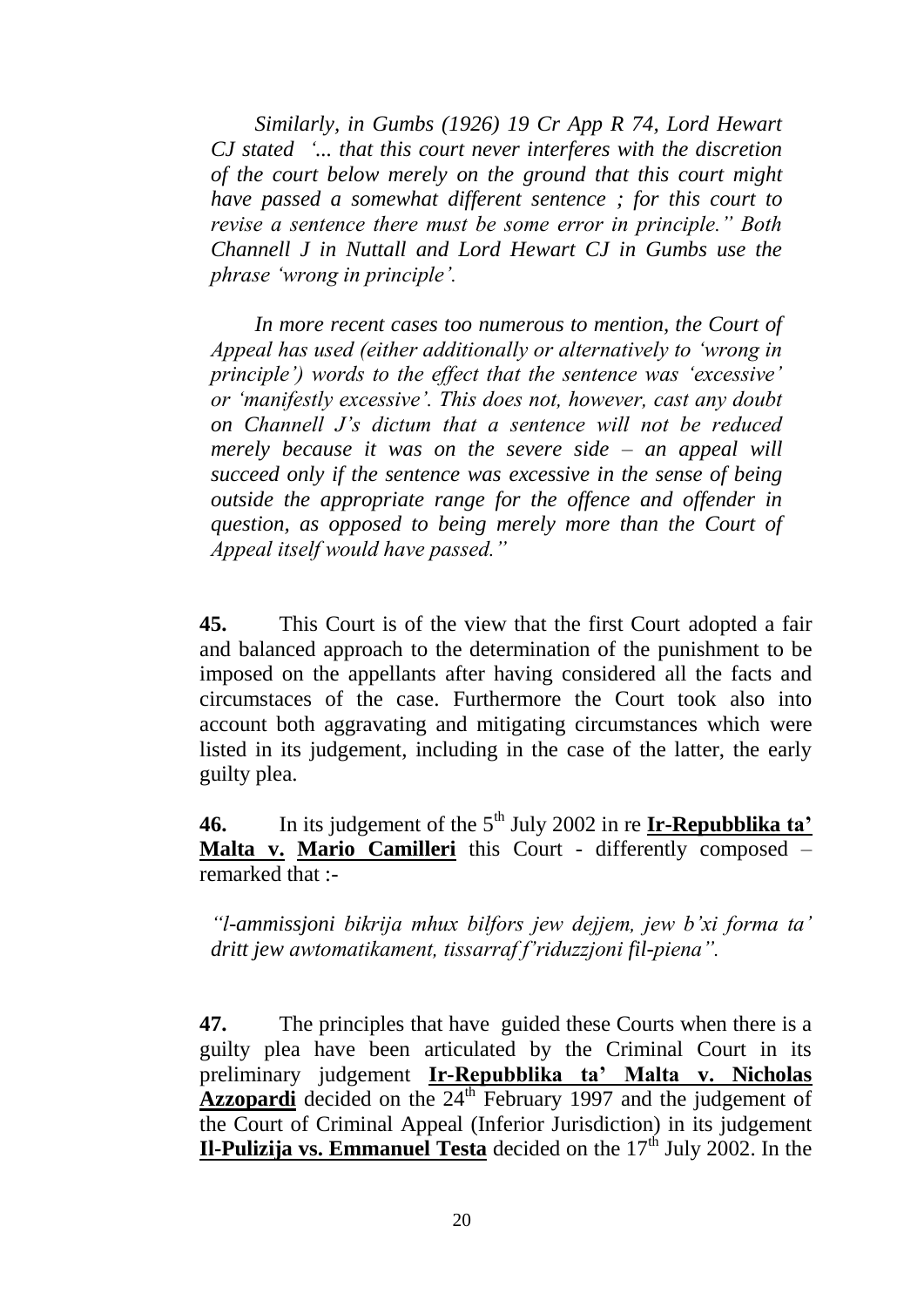latter case reference was made to an excerpt from **Blackstone's Criminal Practice, 2001**, para. E1.18, p.1789, to the effect that:-

*"Although this principle [that the length of a prison sentence is normally reduced in the light of a plea of guilty] is very well established, the extent of the appropriate 'discount' has never been fixed. In Buffery (1992) 14 Cr App R (S) 511 Lord Taylor CJ indicated that 'something in the order of one-third would very often be an appropriate discount', but much depends on the facts of the case and the timeliness of the plea. In determining the extent of the discount, the court may have regard to the strength of the case against the offender. An offender who voluntarily surrenders to the police and admits a crime which could not otherwise be proved may be entitled to more than the usual discount (Hoult (1990) 12 Cr App R (S) 180; Claydon (1993) 15 Cr App R (S) 526) and so may an offender who, as well as pleading guilty himself, has given evidence against a co-accused (Wood[1997] 1 Cr App R (S) 347) and/or given significant help to the authorities (Guy [1999] 2 Cr App R (S) 24). Where an offender has been caught red-handed and a guilty plea is inevitable, any discount may be reduced or lost (Morris (1988) 10 Cr App R (S) 216; Landy (1995) 16 Cr App R (S) 908)). Occasionally the discount may be refused or reduced for other reasons, such as where the accused has delayed his plea in an attempt to secure a tactical advantage (Hollington (1985) 82 Cr App R (S) 281; Okee [1998] 2 Cr App R (S) 199)). Similarly, some or all of the discount may be lost where the offender pleads guilty but adduces a version of facts at odds with that put forward by the prosecution, requiring the court to conduct an enquiry into the facts (Williams (1990) 12 Cr App R (S) 415). The leading case in this area is Costen (1989) 11 Cr App R (S) 182, where the Court of Appeal confirmed that the discount might be lost in any of the following circumstances: (i) where the protection of the public made it necessary that a long sentence, possibly the maximum sentence, be passed; (ii) cases of 'tactical plea', where the offender delayed his plea until the final moment in a case where he could not hope to put up much of a defence, and (iii) where the offender had been caught red-handed and a plea of guilty was practically certain. It was also established in Costen that the discount may be reduced where the accused pleads guilty to specimen counts."*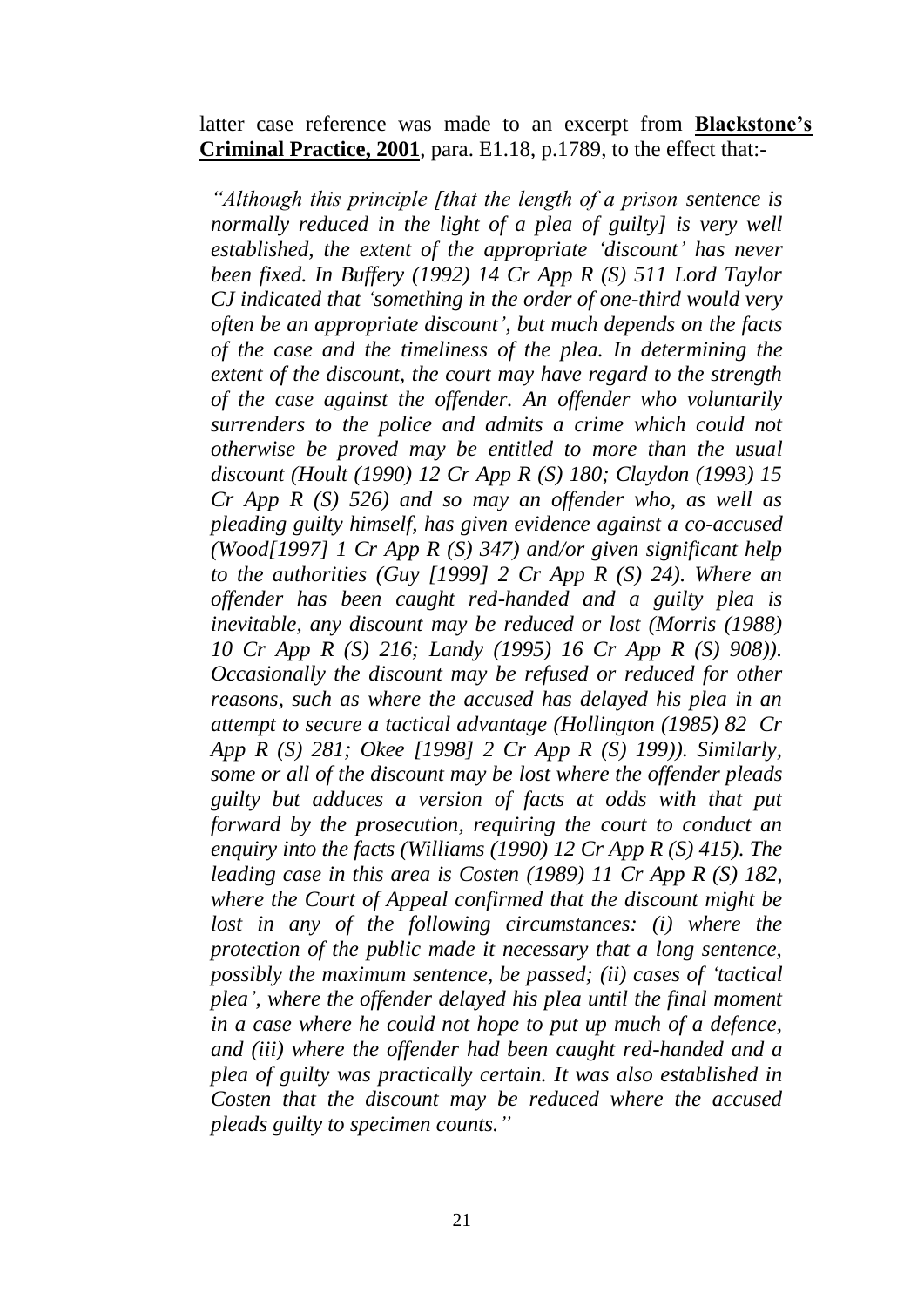**48.** Today in the United Kingdom, guidelines have been issued by the Sentencing Guidelines Council.

**49.** In a judgement dated  $19<sup>th</sup>$  February 2004 in re **Ir-Repubblika ta' Malta v. Basam Mohamed Gaballa Ben Khial**, this Court - differently composed – made these observation :-

*"fejn si tratta ta' traffikar tad-droga (inkluża importazzjoni) lelement tad-deterrent ġenerali fil-piena hija konsiderazzjoni ewlenija li kull Qorti ta' Ġustizzja Kriminali għandha żżomm f'moħha fil-għoti tal-piena, basta, s'intendi, li jkun hemm element ta' proporzjonalita` bejn il-fattispeċi partikolari tal-każ u l-piena erogata"*

**50.** In a judgement of the 16<sup>th</sup> October 2003 in re **Ir-Repubblika ta' Malta v. Thafer Idris Gaballah Salem**, it was further affirmed that :

*"Ma hemmx dubbju li l-element ta' deterrent, speċjalment fil-każ ta' reati premeditati (a differenza ta' dawk li jiġu kommessi "on the spur of the moment") hi konsiderazzjoni leġittima li Qorti tista', u ħafna drabi għandha, iżżomm quddiem għajnejha fil-għoti tal-piena …. S'intendi, hemm dejjem l-element tal-proporzjonalita`: qorti ma tistax, bl-iskuża tad-"deterrent", tagħti piena li ma tkunx ġustifikata fuq il-fatti li jirriżultaw mill-provi."*

**51.** The punishment awarded in this case is well within the parameters set out by law and this Court is also of the considered opinion that the punishment imposed on the accused is fair and reasonable taking into account all facts and circumstances of the case, including the reasons given by the first Court in support of the punishment imposed, amongst which the appellants' early guilty plea, concerning which it expressly stated "*That in considering the punishment to be inflicted, therefore, in this case, the Court will take into consideration first and foremost the guilty plea filed by accused at the outset of the proceedings*".

**52.** This Court must underline that the appellants as *drug mules* were paid the sum of EUR 10,000 (out of a promised figure of EUR 20,000) to import into Malta 5 kilos of cocaine and one kilo of